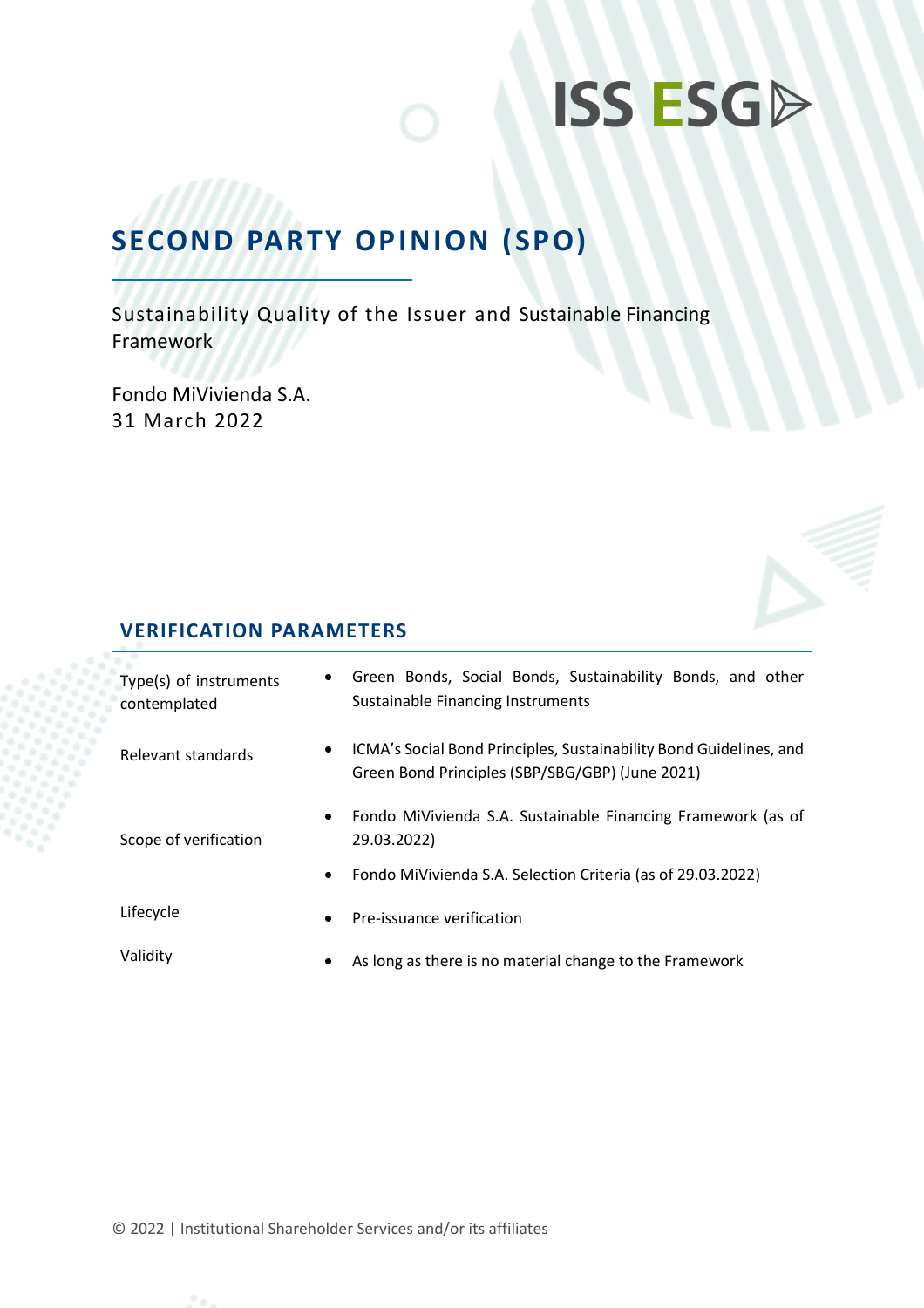

## **CONTENTS**

| PART I: GREEN BONDS, SOCIAL BONDS, SUSTAINABILITY BONDS, AND OTHER SUSTAINABLE<br>FINANCING INSTRUMENTS LINK TO FONDO MIVIVIENDA'S SUSTAINABILITY STRATEGY5 |
|-------------------------------------------------------------------------------------------------------------------------------------------------------------|
|                                                                                                                                                             |
| B. CONSISTENCY OF GREEN BONDS, SOCIAL BONDS, SUSTAINABILITY BONDS, AND OTHER<br>SUSTAINABLE FINANCING INSTRUMENTS WITH FMV'S SUSTAINABILITY STRATEGY7       |
| PART II: ALIGNMENT WITH ICMA'S GREEN BOND PRINCIPLES, SOCIAL BOND PRINCIPLES AND                                                                            |
|                                                                                                                                                             |
| A. CONTRIBUTION OF THE GREEN BONDS, SOCIAL BONDS, SUSTAINABILITY BONDS, AND OTHER                                                                           |
| B. MANAGEMENT OF ENVIRONMENTAL AND SOCIAL RISKS ASSOCIATED WITH THE SELECTION                                                                               |
|                                                                                                                                                             |
|                                                                                                                                                             |
|                                                                                                                                                             |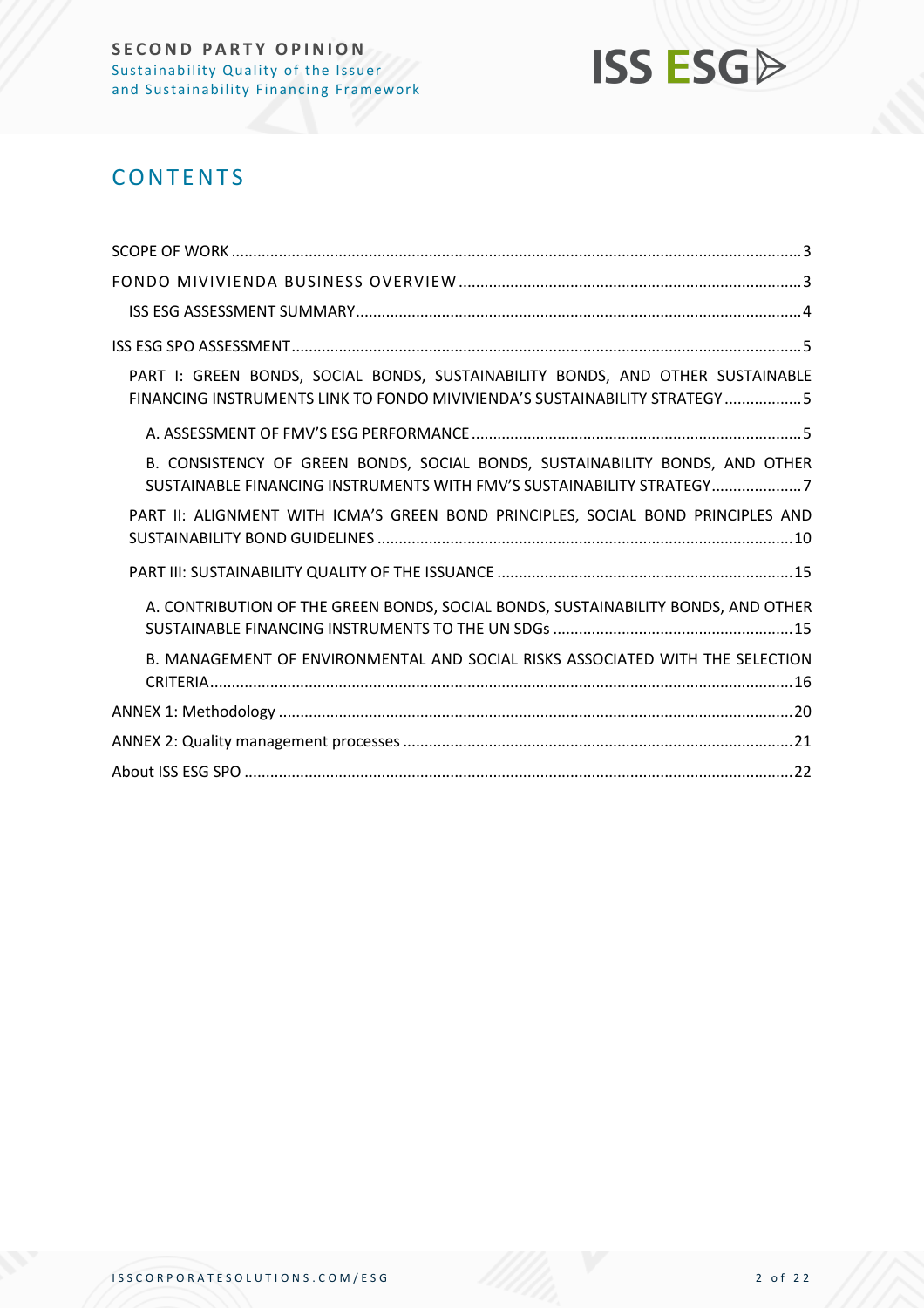

### <span id="page-2-0"></span>SCOPE OF WORK

Fondo MiVivienda S.A ("the Issuer" or "FMV") commissioned ISS ESG to assist with its Green Bonds, Social Bonds, Sustainability Bonds, and other Sustainable Financing Instruments by assessing three core elements to determine the sustainability quality of the instrument:

- Green Bonds, Social Bonds, Sustainability Bonds, and other Sustainable Financing's link to Fondo MiVivienda's sustainability strategy – drawing on Fondo MiVivienda's overall sustainability profile and issuance-specific Use of Proceeds categories.
- Fondo MiVivienda's Sustainable Financing Framework (29.03.22 version) benchmarked against the International Capital Market Association's (ICMA) Social Bond Principles, Sustainability Bond Guidelines, and Green Bond Principles (SBP/SBG/GBP)
- The Selection Criteria whether the projects contribute positively to the UN SDGs and perform against ISS ESG's issue-specific key performance indicators (KPIs) (See Annex 1).

## <span id="page-2-1"></span>FONDO MIVIVIENDA BUSINESS OVERVIEW

Fondo MIVIVIENDA S.A. is a wholly owned government entity established in 1998 under the Law N° 26912 as "Fondo Hipotecario de Promoción de la Vivienda - Fondo MIVIVIENDA" in Peru. Afterwards, pursuant to Law No. 28579, FMV was established as a for-profit organization, as part of the Ministry of Housing, Construction and Sanitation umbrella. FMV operates in both primary and secondary mortgage markets by partially originating loans to borrowers, acting as a mezzanine lender that provides funding to Intermediary Financial Institutions (IFIs), which in turn lend to the target segment final borrowers. FMV key products consist of PEN denominated mortgage, partially subsidized by the Government, via two main programs, (i) Programa MiVivienda and (ii) Programa Techo Propio. FMV provides affordable housing to low- and middle-income families and individuals in Peru. FMV is one of the 35 corporations ruled by Fondo Nacional de Financiamiento de la Actividad Empresarial del Estado (FONAFE), a business conglomerate directly owned by the Peruvian Government.



*Figure 1: Fondo MiVivienda Memoria Anual 2020*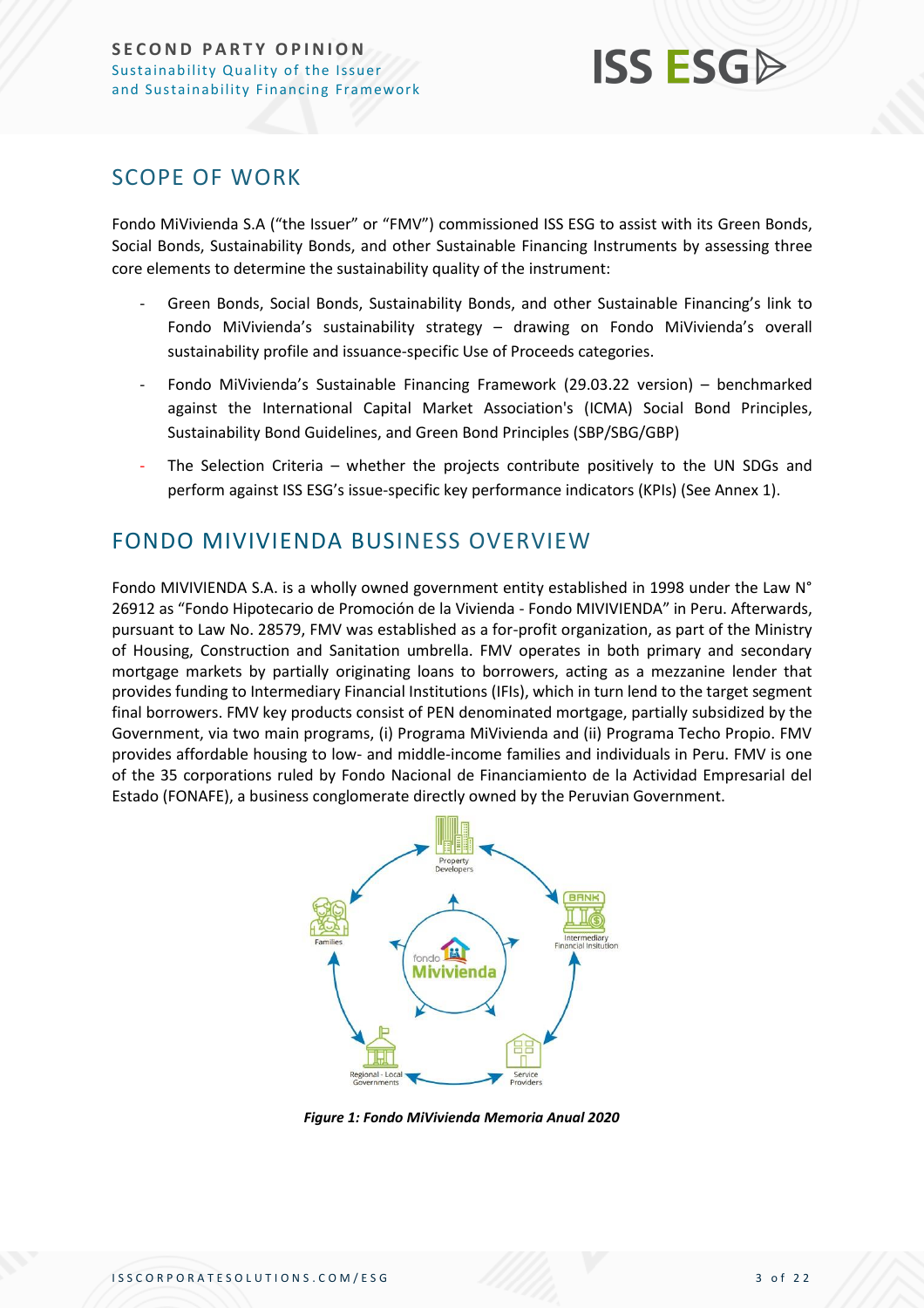## **ISS ESGA**

## <span id="page-3-0"></span>ISS ESG ASSESSMENT SUMMARY

| <b>SPO SECTION</b>                                                                                                                                                                                                | <b>SUMMARY</b>                                                                                                                                                                                                                                                                                                                                                                                                                                                                                                                                                                                                                                                                                                                                                                                                                                                                                                                                                                                                       | <b>EVALUATION</b>                                                |
|-------------------------------------------------------------------------------------------------------------------------------------------------------------------------------------------------------------------|----------------------------------------------------------------------------------------------------------------------------------------------------------------------------------------------------------------------------------------------------------------------------------------------------------------------------------------------------------------------------------------------------------------------------------------------------------------------------------------------------------------------------------------------------------------------------------------------------------------------------------------------------------------------------------------------------------------------------------------------------------------------------------------------------------------------------------------------------------------------------------------------------------------------------------------------------------------------------------------------------------------------|------------------------------------------------------------------|
| Part 1:<br>Green Bonds,<br><b>Social Bonds,</b><br><b>Sustainability</b><br>Bonds, and<br>other<br><b>Sustainable</b><br><b>Financing</b><br><b>Instruments</b><br>link to issuer's<br>sustainability<br>strategy | Fondo MiVivienda S.A. is a wholly owned government entity that<br>operates in both primary and secondary mortgage markets by<br>originating partially loans to borrowers and provides affordable<br>housing to low- and middle-income families and individuals. In 2015,<br>in collaboration with the Agence Française de Développement<br>("AFD"), the Company created the Sustainable MiVivienda Program<br>("MiVivienda Sostenible") through which it developed specific<br>sustainability criteria to determine eligibility of housing projects under<br>the "MiVivienda Verde" mortgage loan. As of December 2021, FMV<br>has provided over PEN 26.4bn (~US\$7.1bn) in cumulative housing<br>financing.<br>The Use of Proceeds financed through these Sustainable Financing<br>Instruments are consistent with the issuer's sustainability strategy<br>and material ESG topics for the issuer's industry. The rationale for<br>issuing Sustainable Financing Instruments is clearly described by the<br>issuer. | <b>Consistent</b><br>with issuer's<br>sustainability<br>strategy |
| Part 2:<br>Alignment<br>with<br>SBP/SBG/GBP                                                                                                                                                                       | The issuer has defined a formal concept for its Green Bonds, Social<br>Bonds, Sustainability Bonds, and other Sustainable Financing<br>Instruments regarding use of proceeds, processes for project<br>evaluation and selection, management of proceeds and reporting. This<br>concept is in line with the ICMA's Social Bond Principles, Sustainability<br>Bond Guidelines, and Green Bond Principles (SBP/SBG/GBP).                                                                                                                                                                                                                                                                                                                                                                                                                                                                                                                                                                                                | <b>Aligned</b>                                                   |
| Part 3:<br><b>Sustainability</b><br>quality of the<br><b>Selection</b><br><b>Criteria</b>                                                                                                                         | The overall sustainability quality of the Selection Criteria in terms of<br>sustainability benefits, risk avoidance and minimization is good based<br>upon the ISS ESG assessment. The Green Bonds, Social Bonds,<br>Sustainability Bonds, and other Sustainable Financing Instruments will<br>(re-)finance eligible asset categories which include: affordable housing<br>and green buildings.<br>Those use of proceeds categories have a limited contribution to SDGs<br>10 'Reduced inequalities' and 11 'Sustainable cities and communities'.<br>The environmental and social risks associated with those use of<br>proceeds categories have been well managed.                                                                                                                                                                                                                                                                                                                                                  | <b>Positive</b>                                                  |

<sup>1</sup> ISS ESG's evaluation is based on the Fondo MiVivienda's Sustainability Financing Framework (March 29th, 2022 version), on the selection criteria as received on March 29th, 2022, and Indicative Corporate Rating updated on March 30<sup>th</sup> and applicable at the SPO delivery date.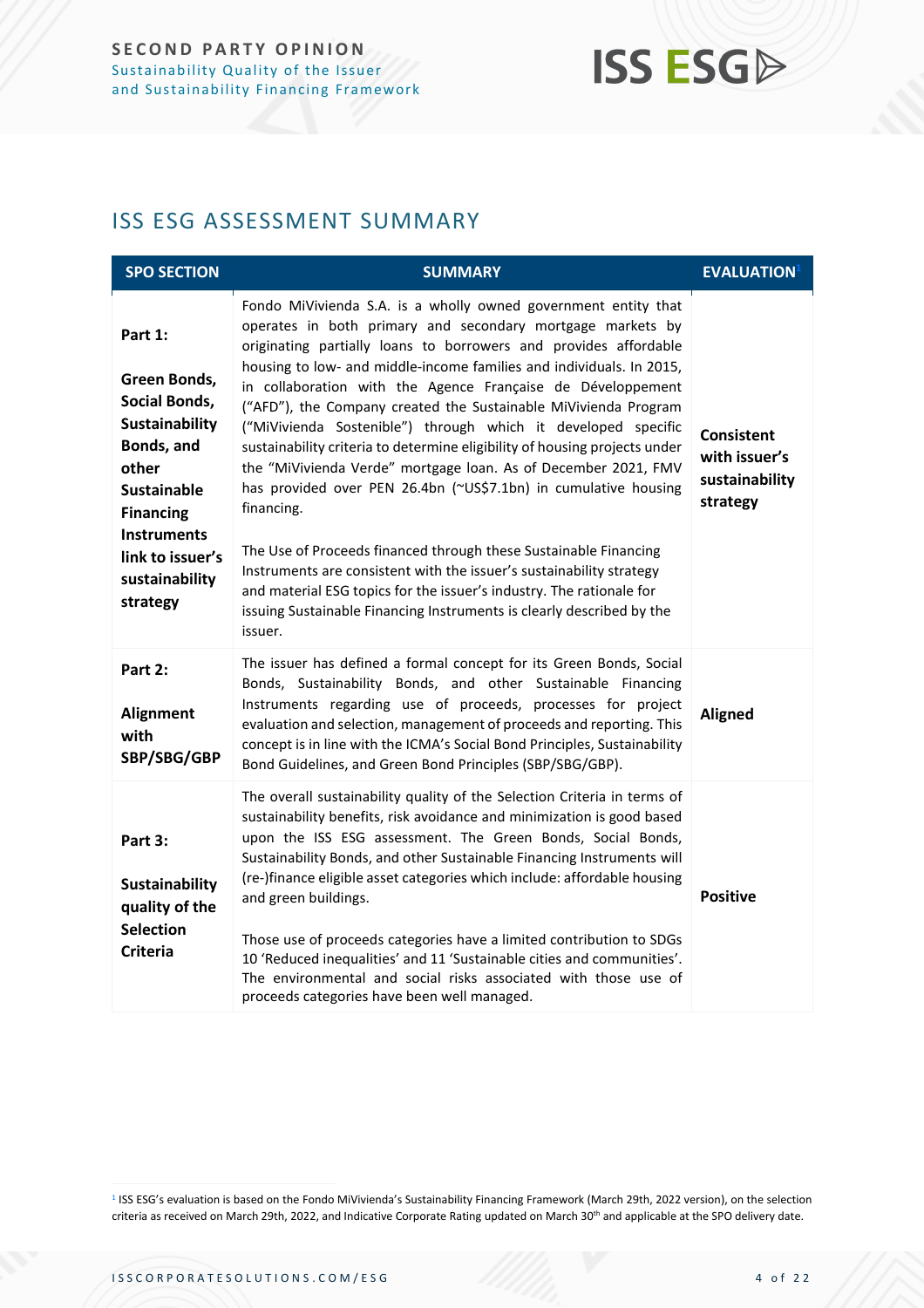

## <span id="page-4-0"></span>ISS ESG SPO ASSESSMENT

## <span id="page-4-1"></span>**PART I: GREEN BONDS, SOCIAL BONDS, SUSTAINABILITY BONDS, AND OTHER SUSTAINABLE FINANCING INSTRUMENTS LINK TO FONDO MIVIVIENDA'S SUSTAINABILITY STRATEGY**

#### <span id="page-4-2"></span>A. ASSESSMENT OF FMV'S ESG PERFORMANCE

*Methodological note: Please note that Fondo MiVivienda is not part of the ISS ESG Corporate Rating Universe. Thus, the below sustainability profile is an assessment conducted by the analyst in charge of the Mortgage & Public Sector Finance sector mainly based on publicly available information. No direct communication between the Issuer and the analyst has taken place during the process. The below is not based on an ISS ESG Corporate Rating but considers ISS ESG Research's methodology.*

#### *Industry classification:*

Mortgage & Public Sector Finance

#### *Key issues of the industry:*

- 1. Sustainability impacts of lending and other financial services/products
- 2. Customer and product responsibility
- 3. Employee relations and work environment
- 4. Statutory ESG-standards linked to the geographical allocation of the lending portfolio

#### *Indicative ESG risk and performance assessment*

The Fund MIVIVIENDA SA (FMV) is a state-owned company under private law (Law 28579 – Law for the conversion of the Mortgage Fund for Housing Promotion - MIVIVIENDA Fund to MIVIVIENDA SA Fund, and its bylaws), falls under the scope of the National Fund for Financing State Business Activity (Fonafe) and attached to the Ministry of Housing, Construction and Sanitation (MVCS). FMV provides housing mortgage loans through Intermediary Financial Institutions (IFIs) in Peru intending to reduce the housing deficit in the country. Currently, it has two active products i) New Mivivienda Credit (NCMV) and ii) Own Roof Complementary Financing.

FMV's NCMV line of credit provides "Mivivienda Green Credit" (green loans) which are granted to housing projects with sustainable certification. The sustainable-certified projects are classified into three degrees of sustainability – I+, II+, and III+ covering several environmental issues, such as watersaving, renewable energy, waste, eco-materials, etc., contributing to mitigating climate change and ensuring sustainable housing. The company provides greater impetus to these green projects. Thus, it is estimated that products with substantial positive environmental impact form a significant part of the company's total value of credits granted in the financial year 2021. Further, in compliance with the objective of financing low-income housing, the NCMV line of credit primarily offers mortgage loans to purchase or build, or improvement rights for houses of value from S/60,000 to S/427,600. Furthermore, under the Own Roof Program (Techo Propio Program), the company provides loans to low-income families with monthly family income that does not exceed the value of S/ 3,715 to buy a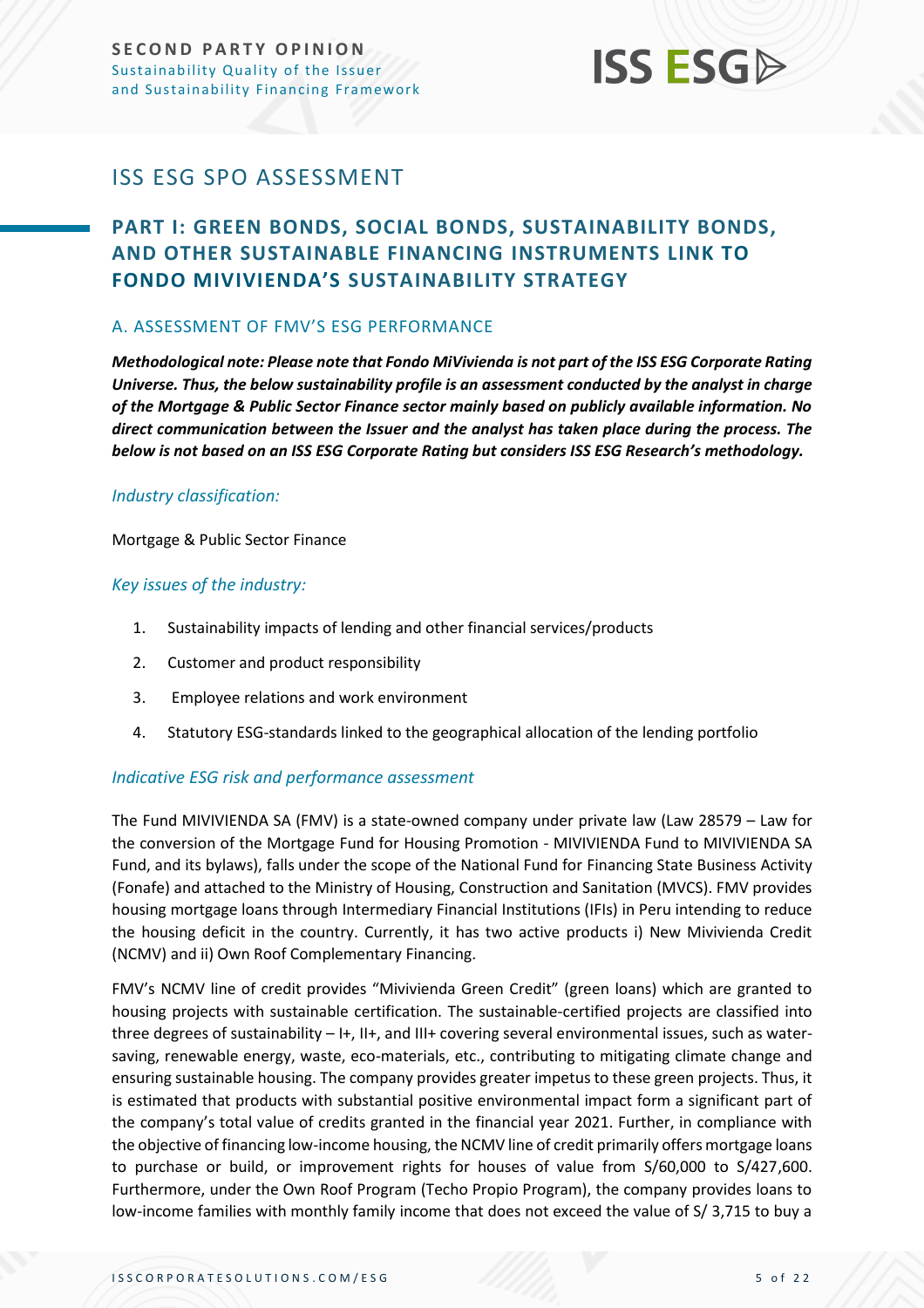

new home and S/ 2,706 to build or improve a home. Thus, serving the sustainability goal of providing basic services. Thus, it is estimated that products with substantial positive social impacts form a considerable part of the company's total number of credits granted in the financial year 2021.

In terms of customer and product responsibility, FMV ensures customer data is protected through an established information security policy and information security management system based on the Peruvian ISO 27001:2014 standards covering key aspects such as risk assessment, audit, etc. The refinancing option is implemented for customers with financial/payment difficulties. However, it remains unclear what measures are undertaken to warrant responsible marketing and responsible sales practices.

Employees' health and safety risks are addressed to some extent by establishing a Health and Safety Committee, training, and compilation of health and safety performance data for employees and contractors. However, it does not demonstrate how it manages other staff-related issues, such as employees' mental health and work-life balance.

As the company serves in the Peru market, it can be assumed that fairly good environmental and social minimum standards, either set by law or industry agreements, apply to the company's portfolio. Additionally, the company has formulated its proprietary Fondo MiVivienda Sustainability Financing Framework addressing key components of international frameworks such as Green Bond Principles, outlining the Environmental, Social, and Governance (ESG) criteria to finance or refinance eligible projects.

#### *Indicative product portfolio assessment*

#### **Social impact of the product portfolio:**

- FMV's product portfolio includes mortgage loans to low-income individuals and families, thus positively contributing to providing basic services of affordable housing. it is estimated that the products with substantial positive impacts form a considerable part of the company's total business.

#### **Environmental impact of the product portfolio:**

- FMV's product portfolio includes mortgage loans that are granted to housing projects with sustainable certification and therefore contribute to mitigating climate change. It is estimated that products with substantial positive environmental impact form a significant part of the company's total business.

#### *Controversy assessment*

#### **Company Screening**

The analyst in charge of producing this report conducted a high-level controversy assessment, based on publicly available information exclusively. As of March 30<sup>th</sup> 2022, there is no indication of Fondo MiVivienda being involved in any of the below mentioned controversies.

#### **Industry risks**

Based on a review of controversies over a 2-year period, the top three issues that have been reported against companies within the Mortgage & Public Sector Finance sector are as follows: Failure to pay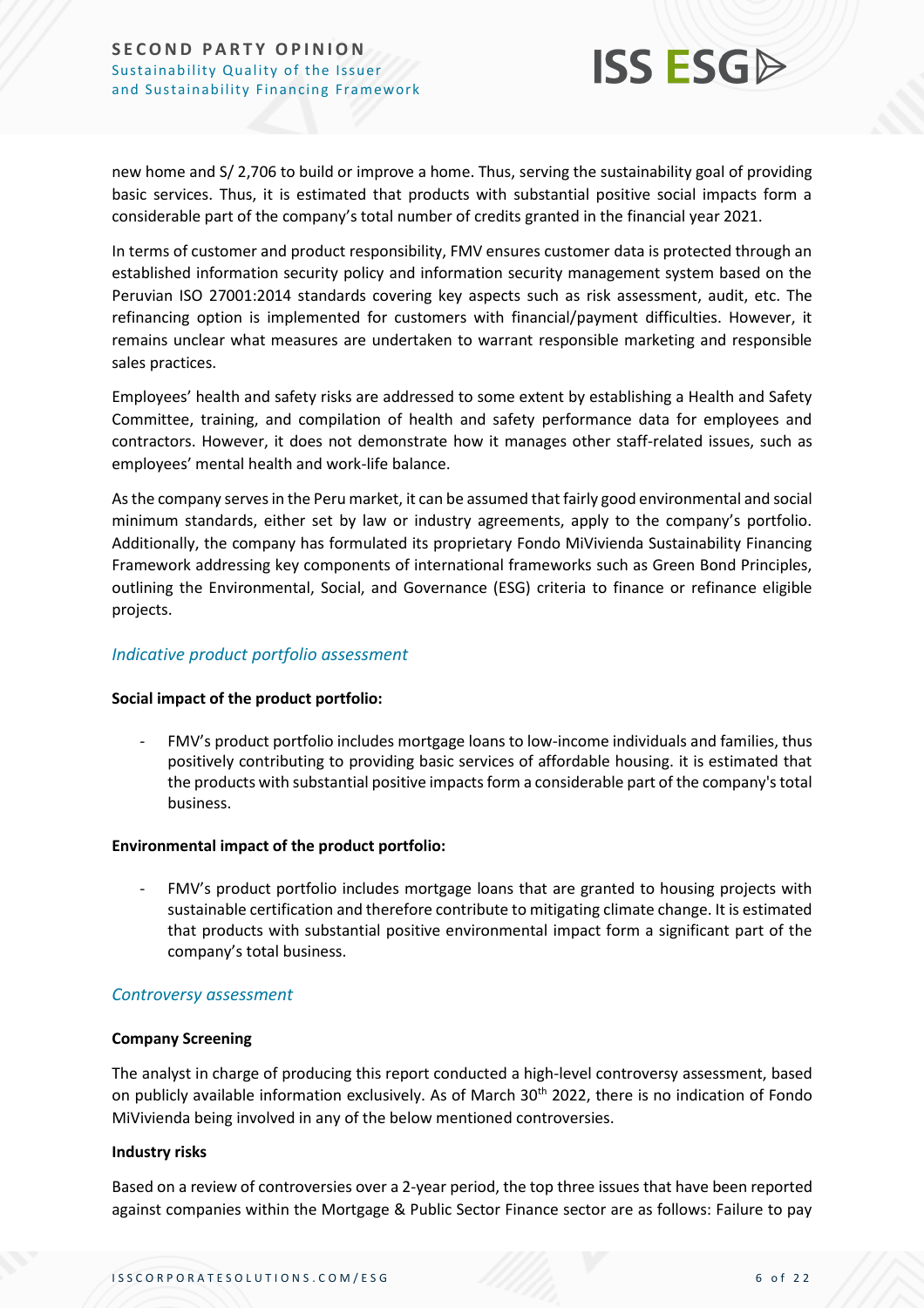#### **SECOND PARTY OPINION** Sustainability Quality of the Issuer and Sustainability Financing Framework



share of taxes, failure to mitigate climate change impacts, and failure to conduct human rights due diligence. This is closely followed by failure to prevent money laundering, workplace discrimination on the grounds of gender, failure to manage cybersecurity and failure to respect the right to selfdetermination.

#### <span id="page-6-0"></span>B. CONSISTENCY OF GREEN BONDS, SOCIAL BONDS, SUSTAINABILITY BONDS, AND OTHER SUSTAINABLE FINANCING INSTRUMENTS WITH FMV'S SUSTAINABILITY **STRATEGY**

In 2018, FMV began publishing an annual sustainability report. As of 2021 there has been a delay and in April 2021, they published their 2019 sustainability report<sup>2</sup>. FMV's 2019 Sustainability Report along with their 2020 Institutional Report<sup>3</sup> outline the following sustainability actions and goals.

#### *Key sustainability objectives and priorities defined by the issuer*

- 1. FMV's accessible housing vision and mission from the 2019 Sustainability report sets the following goals regarding housing access for low-middle income populations:
	- a. To be the benchmark in solving housing needs and reducing the housing deficit
	- b. Promote access to adequate housing for lower income families
- 2. FMV has the following actions to align with the SDGs in their 2019 sustainability report:
	- a. Granted 12,224 MiVivienda credits, which represent a total amount of PEN 1,684 million (~US\$451 million<sup>4</sup>)
	- b. Achieved gender equity in the company of 53% women and 47% men
	- c. Preparation of their social responsibility policy
	- d. FMV employees were made aware of issues of eco-efficiency and results of the energy audit through guidance of the Ministry of the Environment (MINAM) and the Ministry of Energy and Mines (MINEM).
	- e. Training was carried out on the ISO 19600 Compliance Management System and ISO 37001 Anti-Bribery Management System
- 3. FMV's 2020 Institutional Report outlines their Corporate Social Responsibility Goals which address both environmental and social aspects of their operations.
	- a. Reducing Energy Consumption
	- b. Training in Social Responsibility for employees
	- c. Gender Gap Reduction on issues such as: the fight against gender-based violence, the use of inclusive language, the fight against sexual harassment in the workplace, and the fight against gender stereotyping.
	- d. Annual Sustainability Reports
	- e. Implementation of the Authority's Pending Recommendations in the Occupational Health and Safety System (SGSST)

<sup>2</sup> FMV, 2021, Reporte de Sostenibilidad 2019,

<https://www.mivivienda.com.pe/PORTALCMS/archivos/documentos/8585764900614470818.PDF>

<sup>&</sup>lt;sup>3</sup> FMV, 2020, Memoria Institucional,<https://www.mivivienda.com.pe/PORTALCMS/archivos/documentos/8585705596866229251.PDF> <sup>4</sup> Based on March 30th 2022 conversion rates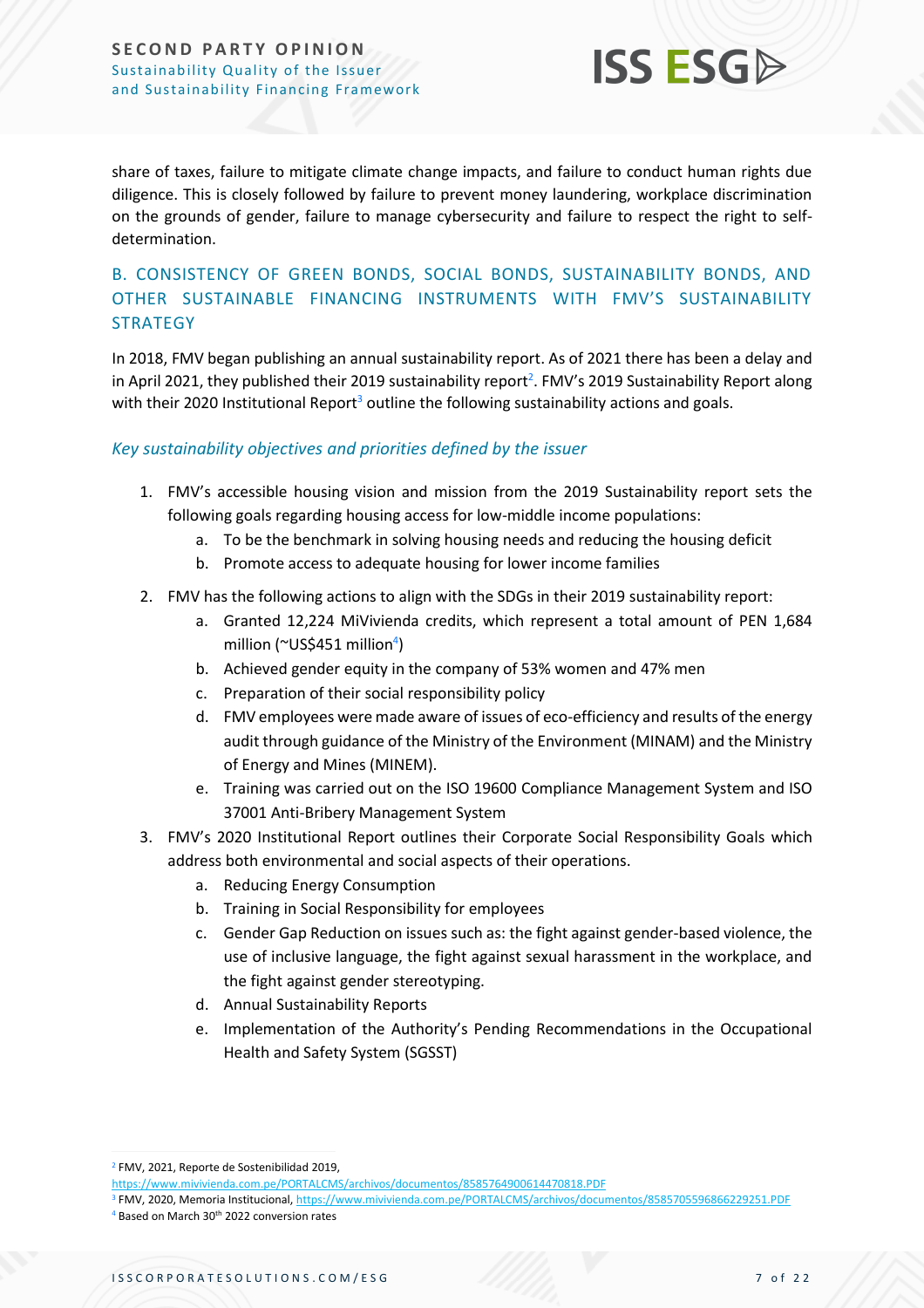## **ISS ESG**

#### *Rationale for issuance*

FMV's mission is to provide access to adequate and affordable housing to lower- and middle-income working families and individuals. FMV performs an articulating role as the link between players in the retail mortgage market: Families, Regional and Local Governments, Intermediate Financial Institutions and Real Estate Projects. As of December 2021, FMV has provided over PEN 26.4bn (~US\$7.1bn) in cumulative housing financing.

As a member of the UN, the Peruvian Government and its Sovereign-owned Entities developed a set of actions aiming at achieving the Sustainable Development Goals ("SDG"). To that extent, sustainability goals are designed to meet the sustainability requirements set forth by FONAFE and include to: (i) Promote energy-efficient buildings that meet or exceed recognized sustainable development standards and promote health and well-being and enhance the communities where FMV does business, (ii) Meet or exceed recognized standards for sustainable development to promote projects that enable communities to prosper more sustainably; and (iii) Partner with community organizations to support environmental and social initiatives.

FMV is a central actor in the National Strategy for Development and Social Inclusion, specified in the Peruvian Sustainable Framework as "Access to affordable housing, education and essential health services". Additionally, in 2015 in collaboration with the Agence Française de Developpement ("AFD"), the Company created the Sustainable MiVivienda Program ("MiVivienda Sostenible") through which it developed specific sustainability criteria to determine eligibility of housing projects under the "MiVivienda Verde" mortgage loan.

This Sustainable Financing Framework forms the basis for future Green Bonds, Social Bonds, Sustainability Bonds, and other Sustainable Financing Instruments issuances for FMV contributes to access to affordable housing and the expansion of green buildings.

#### *Contribution of Use of Proceeds categories to sustainability objectives and priorities*

ISS ESG mapped the Use of Proceeds categories financed under this Green Bonds, Social Bonds, Sustainability Bonds, and other Sustainable Financing Instruments with the sustainability objectives defined by the issuer, and with the key ESG industry challenges as defined in the ISS ESG Corporate Rating methodology for the Mortgage and Public Sector Finance industry. Key ESG industry challenges are key issues that are highly relevant for a respective industry to tackle when it comes to sustainability, e.g., climate change and energy efficiency in the buildings sector. From this mapping, ISS ESG derived a level of contribution to the strategy of each Use of Proceeds categories.

| <b>USE OF PROCEEDS</b><br><b>CATEGORY</b>                                                                                                    | <b>SUSTAINABILITY OBJECTIVES</b><br><b>FOR THE ISSUER</b> | <b>KEY ESG INDUSTRY</b><br><b>CHALLENGES</b> | <b>CONTRIBUTION</b>                     |
|----------------------------------------------------------------------------------------------------------------------------------------------|-----------------------------------------------------------|----------------------------------------------|-----------------------------------------|
| <b>Affordable Housing</b><br>Target population:<br>Individuals who are<br>considered to be<br>underserved in quality<br>access to affordable |                                                           |                                              | Contribution to a<br>material objective |
| housing, including first-<br>time homeowners in<br>low- and moderate-<br><i>income areas</i>                                                 |                                                           |                                              |                                         |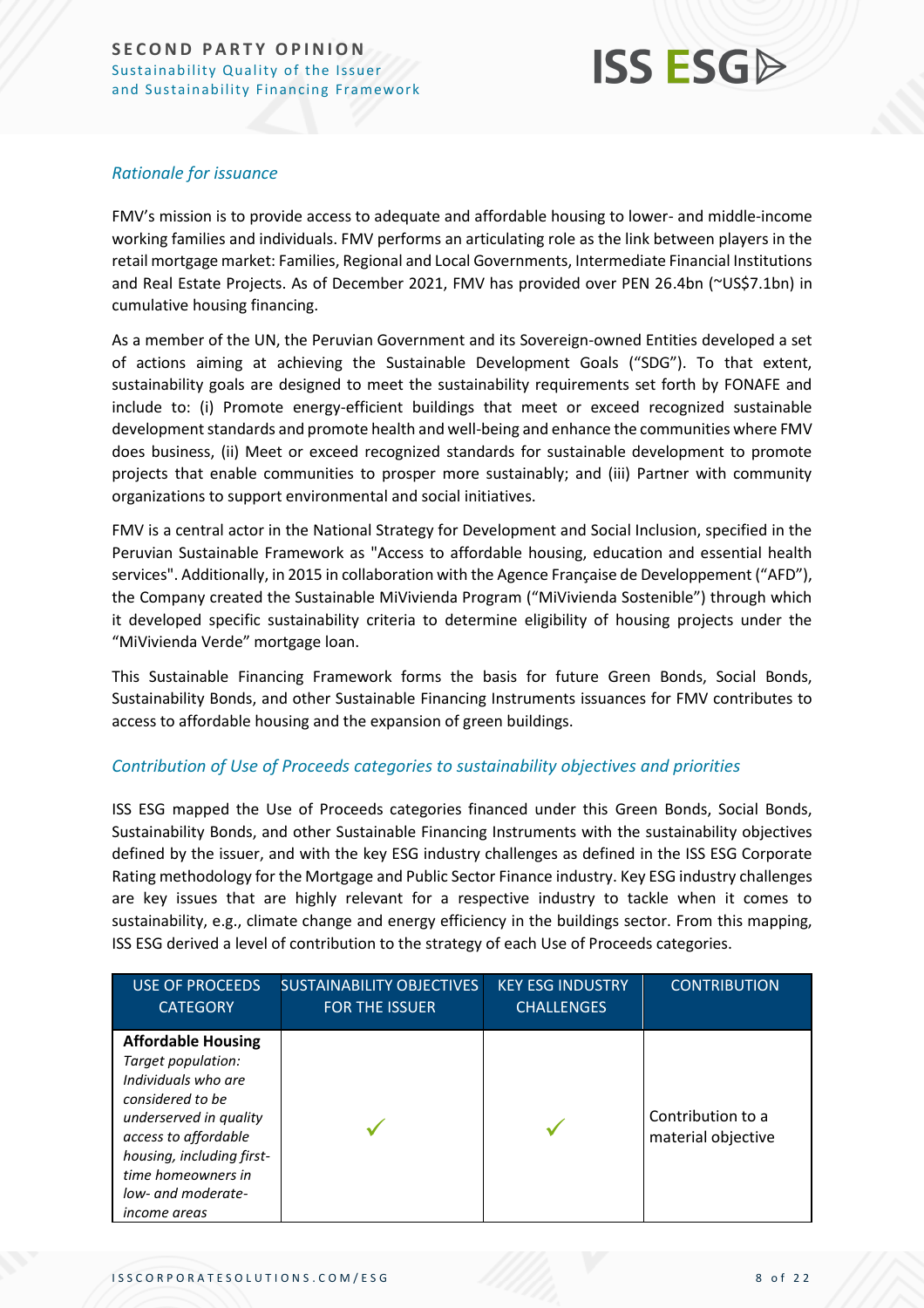#### **SECOND PARTY OPINION** Sustainability Quality of the Issuer and Sustainability Financing Framework



| <b>Green Housing</b>   |  |                    |
|------------------------|--|--------------------|
| Fondo MiVivienda       |  | Contribution to a  |
| internal certification |  | material objective |
| standards              |  |                    |

**Opinion:** *ISS ESG finds that the Use of Proceeds financed through these Sustainable Financing Instruments are consistent with the issuer's sustainability strategy and material ESG topics for the issuer's industry. The rationale for issuing Sustainable Financing Instruments is clearly described by the issuer.*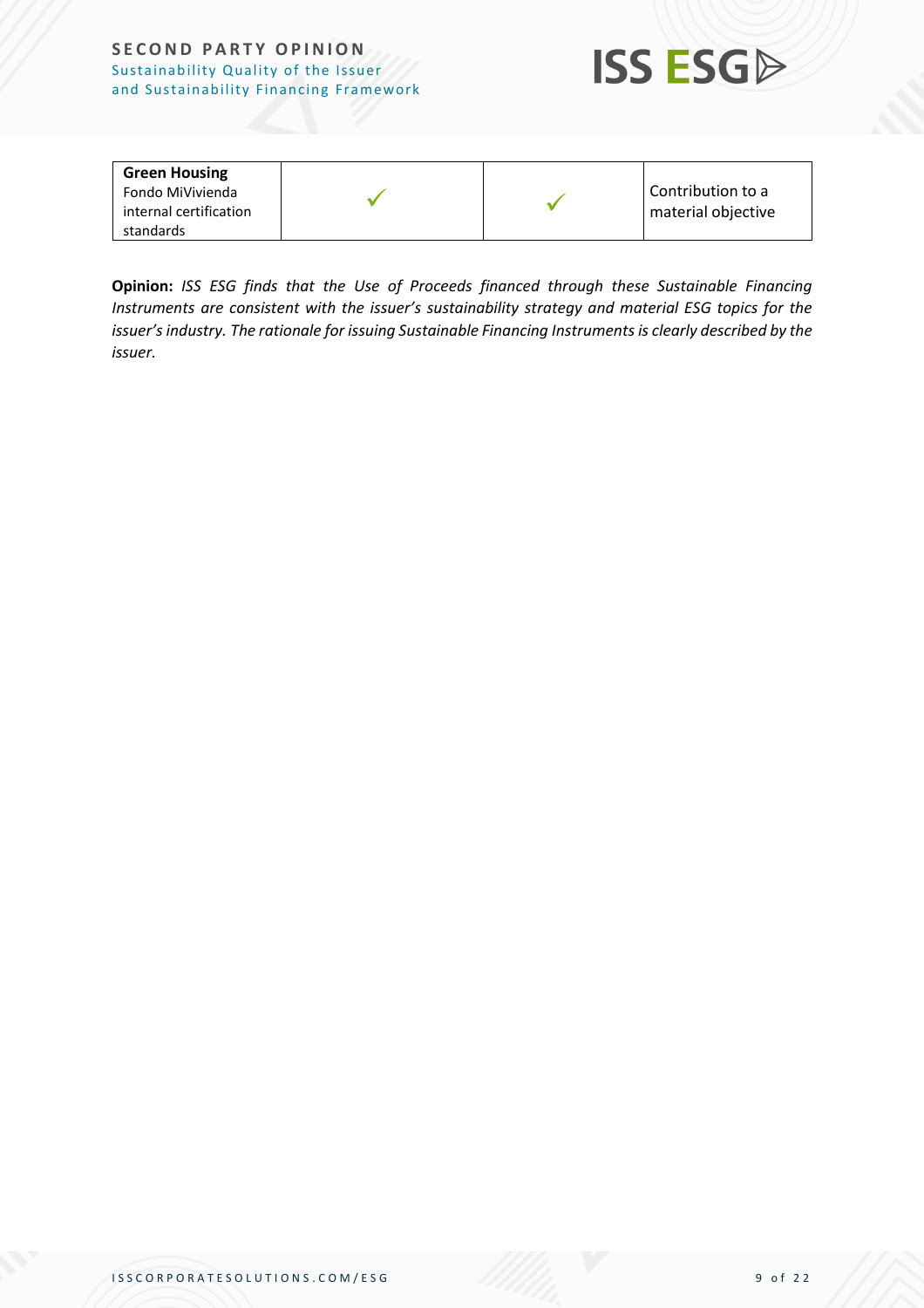

### <span id="page-9-0"></span>**PART II: ALIGNMENT WITH ICMA'S GREEN BOND PRINCIPLES, SOCIAL BOND PRINCIPLES AND SUSTAINABILITY BOND GUIDELINES**

#### **1. Use of Proceeds**

#### **FROM ISSUER'S FRAMEWORK**

For each Sustainabl**e** Financing under this Framework, FMV intends to allocate an amount equal to the net proceeds to financing or refinancing, in whole or in part, existing or new Eligible Sustainability Projects. "Eligible Sustainability Projects" include investments and expenditures by Fondo MiVivienda and its subsidiaries related to one or more of the criteria listed below. Eligible Projects will include those for which Fondo MiVivienda made disbursements within the 2 years prior to the applicable Sustainable Financing through the maturity of the applicable Sustainable Financing, unless otherwise noted in the respective financing documents. FMV may allocate to a single Eligible Green or Social Project or any combination of Eligible Green or Social Projects, and no assurances can be provided that any amount will be allocated to fund any particular category of Eligible Green or Social Projects.

#### **Eligibility Criteria**

#### *Eligible Social Projects*

| <b>SBP Eligible Project</b><br>Category                                                                                                                                                           | <b>Eligibility Criteria and Example Projects</b>                                                                                                                                                   |
|---------------------------------------------------------------------------------------------------------------------------------------------------------------------------------------------------|----------------------------------------------------------------------------------------------------------------------------------------------------------------------------------------------------|
| Affordable Housing <sup>5</sup>                                                                                                                                                                   | Financing and subsidies for the purchase, construction, renovation, or maintenance<br>of housing units that meet the following requirements:                                                       |
| Target population:                                                                                                                                                                                |                                                                                                                                                                                                    |
| Individuals who are<br>considered to be<br>underserved in<br>quality access to<br>affordable housing,<br>including first-time<br>homeowners in low-<br>and moderate-<br>income areas <sup>6</sup> | Value of housing unit is PEN 61,200 to PEN 436,100<br>1.<br>(~US\$16,540 and ~US\$117,865 <sup>7</sup> ); and<br>Borrower must not already own or co-own another housing<br>2.<br>property in Peru |

<sup>&</sup>lt;sup>5</sup> [FMV's Interest rates](https://www.sbs.gob.pe/estadisticas-y-publicaciones/estadisticas-/sistema-financiero_): Historically, the placement rate of FMV to Intermediary Financial Institutions (for them to then place end customers) is substantially low, almost at levels close to that of Peru's sovereign bond for traditional ''Nuevo Credito MiVivienda'' (NCMV) product, and even below for the Level III Green NCMV product. For a 7.65-year maturity placement, the average rate of the Green NCMV (main product of the FMV) and of the non-Green NCMV are at respectively 5.86% and 7.10% while the yield of the zero-coupon curve reaches 6.65%. <sup>6</sup> As defined by the World Bank's INEI institute in Peru ELL methodology. In 2020 geographical urban areas were grouped according to 5 ranges based on economic strata – SES (Upper, Upper Middle, Middle, Lower Middle and Low). Due to the values of the homes financed, borrowers generally will reside in geographic areas designated as Middle and Lower Middle (Moderate), and Low strata.

<sup>7</sup>USD equivalent based on March 7th, 2021 conversion rates. Thresholds are re-evaluated on an annual basis and may be adjusted based on local market conditions.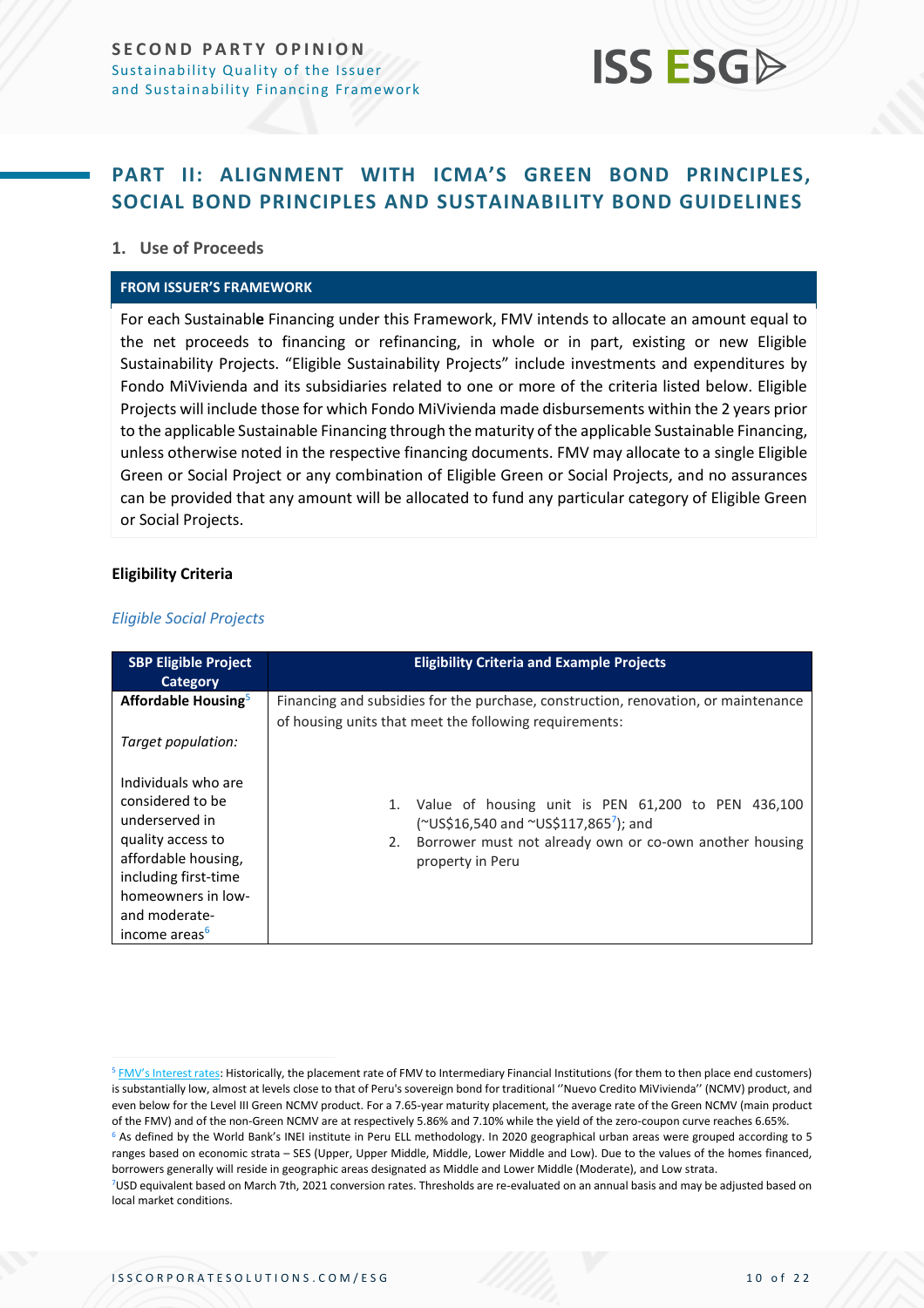

#### *Eligible Green Projects*

Fondo MiVivienda's eligible green projects are a subset of its total portfolio, which is entirely social in nature and based on the criteria described above. As such, Fondo MiVivienda will not knowingly allocate proceeds to assets and expenditures under Eligible Green Projects which received an allocation of proceeds under Eligible Social Projects, or vice-versa.

| <b>GBP Eligible Project</b>      | <b>Eligibility Criteria and Example Projects</b>                                                                                                                                                                                                                                                                                                                                                                                                                                                                                                                                                                                                                                                                                    |  |  |
|----------------------------------|-------------------------------------------------------------------------------------------------------------------------------------------------------------------------------------------------------------------------------------------------------------------------------------------------------------------------------------------------------------------------------------------------------------------------------------------------------------------------------------------------------------------------------------------------------------------------------------------------------------------------------------------------------------------------------------------------------------------------------------|--|--|
| <b>Category</b>                  |                                                                                                                                                                                                                                                                                                                                                                                                                                                                                                                                                                                                                                                                                                                                     |  |  |
| Green Housing <sup>8</sup> (Low- | Financing and subsidies for the purchase, construction, renovation, or maintenance<br>of certified sustainable housing units ("Sustainable Housing") through the<br>"MiVivienda Sostenible" program, with the following characteristics:<br>Eligible Sustainable Housing projects must be located less than 55 km from the                                                                                                                                                                                                                                                                                                                                                                                                          |  |  |
|                                  | center of a city of more than 100,000 inhabitants for the Lima region, or less than 30<br>km from the center of a city of more than 50,000 people elsewhere in the country<br>and be formally certified ex-ante and ex-post by independent auditors according to<br>the criteria set out by Fondo MiVivienda. Projects certified as sustainable are<br>classified based on different levels of sustainability as follows: I+, II+ and III+, each of<br>them with conditions that incorporate sustainable technology as detailed below:                                                                                                                                                                                              |  |  |
| rate mortgage loans)             | Level I+: water savings (at least 30%), energy savings, water heating,<br>building strategies adapted to local bioclimatic conditions, recycling and<br>waste management plan during the construction phase, use of sustainable<br>materials, and incorporation of urban sustainable mobility infrastructures<br>such as biking spaces and optical fiber<br>Level II+: meets all conditions of level I+, and also includes renewable<br>energy generation equipment, and energy efficient appliances and<br>equipment<br>Level III+: meets all conditions of level II+, and also includes wastewater<br>$\bullet$<br>treatment facility, common areas with the purpose of fomenting economic<br>and social activities for residents |  |  |
|                                  | Financing and subsidies for Level I+, II+ and III+ certified Sustainable Housing are<br>eligible projects under this Framework. The complete Sustainable Housing<br>certification criteria is described in Appendix A.                                                                                                                                                                                                                                                                                                                                                                                                                                                                                                              |  |  |

FMV will not knowingly allocate proceeds from any Sustainable Financing to investments which received an allocation of proceeds under any other Sustainable Financing including outstanding loans from the French Development Agency ("AFD") and the KfW Development Bank, or other institutions.

#### **Exclusionary Criteria:**

FMV will not knowingly use the proceeds of any Sustainable Financing for financing of assets or projects that involve activities involving exploitation of human rights, modern slavery (e.g., forced labor or human trafficking) or child labor.

<sup>8</sup> [FMV's interest rates:](https://www.sbs.gob.pe/estadisticas-y-publicaciones/estadisticas-/sistema-financiero_) Historically, the placement rate of FMV to Intermediary Financial Institutions (for them to then place end customers) is substantially low, almost at levels close to that of Peru's sovereign bond for traditional ''Nuevo Credito MiVivienda'' (NCMV) product, and even below for the Level III Green NCMV product. For a 7.65-year maturity placement, the average rate of the Green NCMV (main product of the FMV) and of the non-Green NCMV are at respectively 5.86% and 7.10% while the yield of the zero-coupon curve reaches 6.65%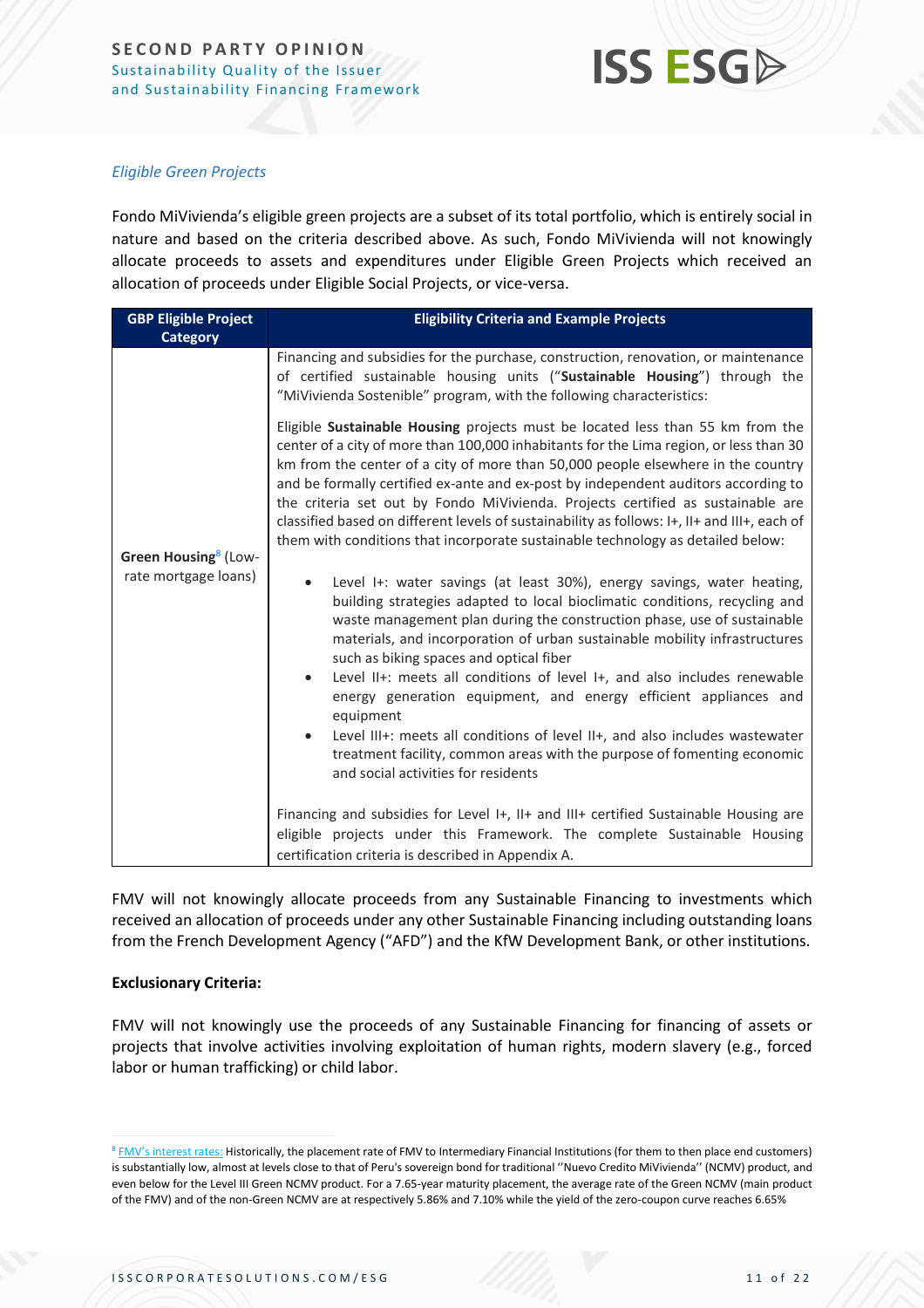**SECOND PARTY OPINION** Sustainability Quality of the Issuer and Sustainability Financing Framework



*Opinion: ISS ESG considers the Use of Proceeds description provided by Fondo MiVivienda's Sustainable Financing Framework is aligned with the Social Bond Principles, Sustainability Bond Guidelines, and Green Bond Principles (SBP/SBG/GBP). Environmental and social benefits are described and will be quantified where feasible.*

#### **2. Process for Project Evaluation and Selection**

#### **FROM ISSUER'S FRAMEWORK**

Key representatives from Fondo MiVivienda's Real Estate Projects Department ("REPD"), Operations and Finance teams will evaluate and select projects that meet the above listed criteria. Representatives from the REPD will verify housing projects submitted by developers meet the required sustainability criteria to be certified under the Sustainable MiVivienda program. Afterwards, Operations will account for the associated disbursements to eligible borrowers and representatives from Finance will review and select the assets to which an amount equivalent to the proceeds from the Sustainable Financing will be allocated to. All projects will be developed in accordance with Fondo MiVivienda's internal Environmental and Social Risk Policy Framework.

The housing sustainable certification process is supervised by the REPD at Fondo MiVivienda and consists of the following steps:

- Developers start an application package by providing FMV a file containing the information requested by FMV´s certification procedure;
- The REPD at FMV evaluates every file against the certification procedure criteria before forwarding the application packages to the external verifier (eligible independent third party auditor that must be approved by the Agence française de développement) who provides the certification;
- Once REPD has evaluated each application package, FMV sends it to the external verifier with an application number;
- The external verifier receives and evaluates the application dossier sharing with FMV status and observations during the evaluation period;
- Once the external verifier evaluates and determines that all documentation is adequate, it will be sent to FMV with a Green Certification that contains general data about the project and level that was assigned;
- FMV sends the certification documents to the developer to start the promoting and selling of sustainable housing units into the certified project;
- FMV notifies the certifications to financial institutions that operate with MiVivienda Verde.

*Opinion: ISS ESG considers the Process for Project Evaluation and Selection description provided by Fondo MiVivienda's Sustainable Financing Framework is aligned with the Social Bond Principles, Sustainability Bond Guidelines, and Green Bond Principles (SBP/SBG/GBP). FMV has outlined measures to identify and manage social risks related to the project categories. Moreover, the projects selected show alignment with the corporate mission strategy of the issuer, and the evaluation and selection process is well described.*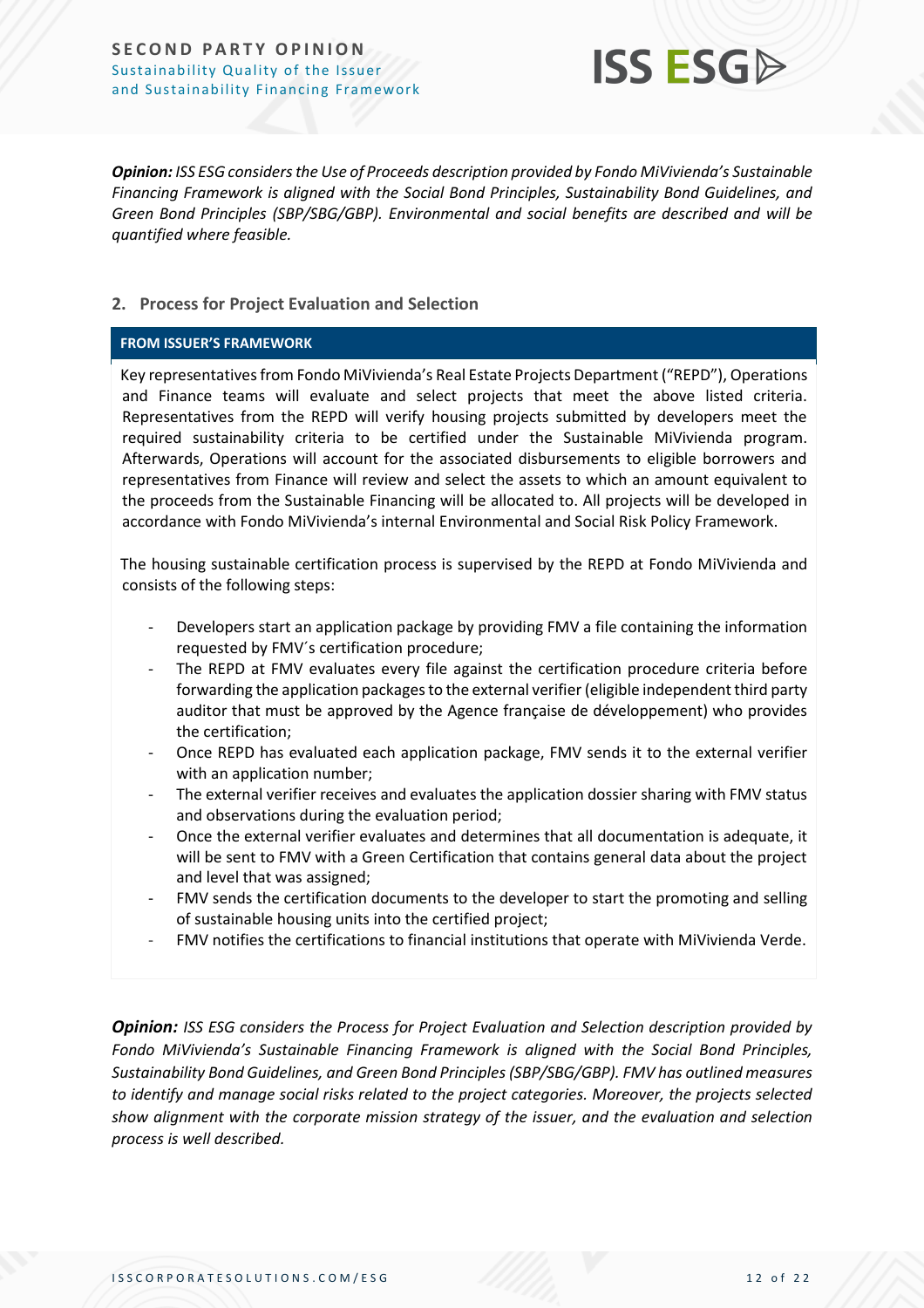## **ISS ESGA**

#### **3. Management of Proceeds**

#### **FROM ISSUER'S FRAMEWORK**

So long as a Sustainable Financing remains outstanding, FMV's internal records will show the amount of the net proceeds from the issuance of such Sustainable Financing allocated to Eligible Projects, as well as the amount of net proceeds pending allocation. Pending allocation, an amount equivalent to the net proceeds from any future Sustainable Financing under this Framework will be allocated and managed by Fondo MiVivienda's Finance department according to FMV's normal liquidity practices, including investments in high quality financial instruments, repayments or repurchases of FMV's outstanding indebtedness.

Fondo MiVivienda expects to allocate all or substantially all of the proceeds from any future Sustainable Financing within 2 years of the date of such Sustainable Financing. Payment of principal and interest on the Sustainable Financing will be made from Fondo MiVivienda's general funds and will not be directly linked to the performance of any Eligible Sustainability Projects. Fondo MiVivienda will use reasonable efforts to substitute any material Eligible Sustainability Projects that are no longer eligible as soon as practicable upon identifying an appropriate substitute Eligible Sustainability Project.

*Opinion: ISS ESG finds that Management of Proceeds proposed by Fondo MiVivienda's Sustainable Financing Framework is aligned with the Social Bond Principles, Sustainability Bond Guidelines, and Green Bond Principles (SBP/SBG/GBP). The proceeds collected must be equal to the amount allocated to the eligible projects, with no exceptions (2-year allocation period expected). The Issuer specifies the types of temporary placements for unallocated proceeds.*

#### **4. Reporting**

#### **FROM ISSUER'S FRAMEWORK**

#### **Allocation Reporting**

During the term of the Sustainable Financing FMV will provide, and keep readily available, on a designated website, information on the allocation of an amount equal to the net proceeds of the Sustainable Financing, to be updated at least annually until full allocation and as necessary thereafter in the event of material developments. This information will include:

- The amounts allocated to Eligible Green or Social Projects, by category;
- the amount pending allocation;
- the amount financed vs. refinanced; and
- assertions by Fondo MiVivienda's management with respect to (i) (ii) and (iii) above.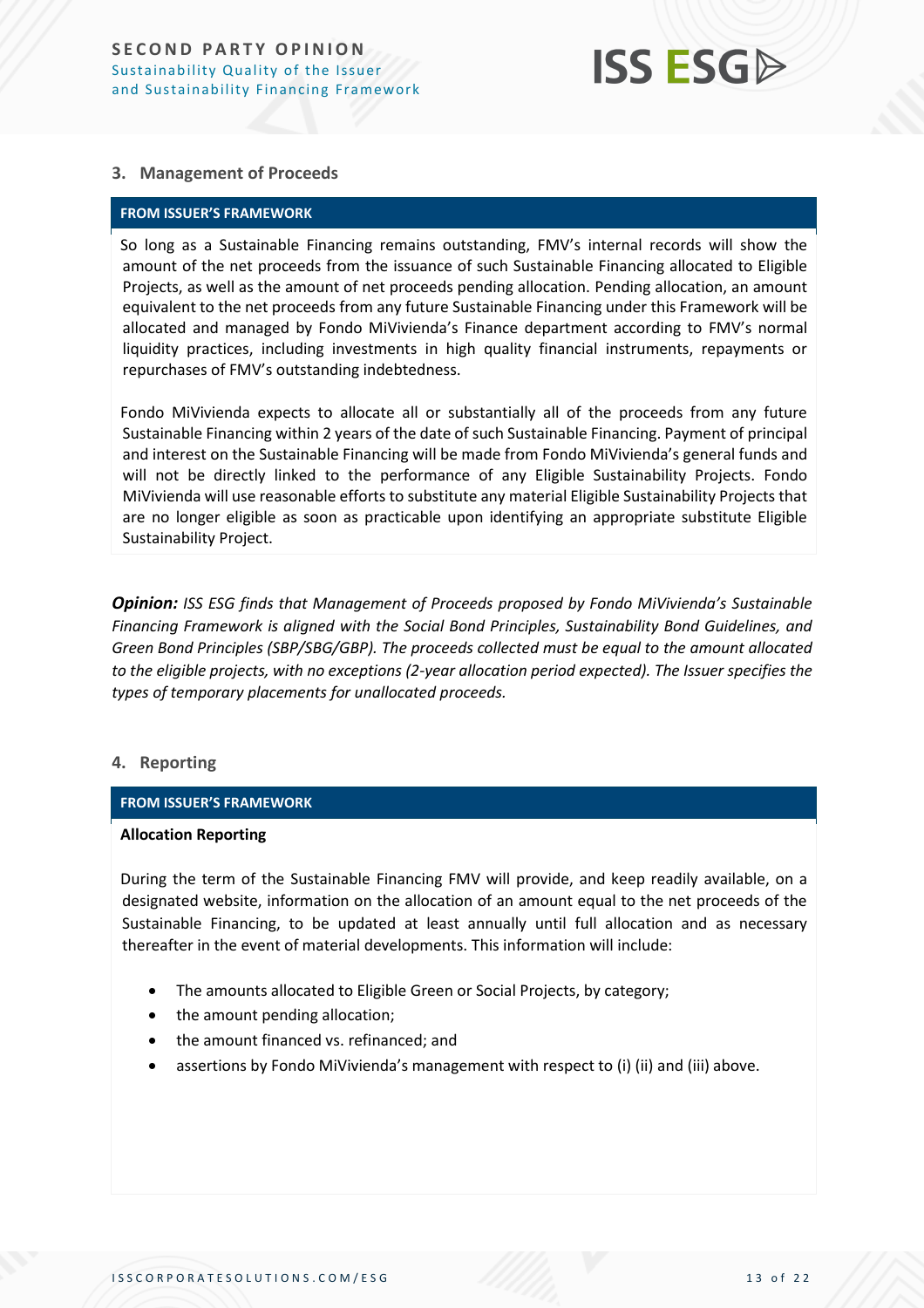

#### **Impact Reporting**

Where feasible, Fondo MiVivienda will adopt the guidance in The Harmonized Framework for Impact Reporting (June 2021). Performance of estimated impacts will not be tied to the pricing or other characteristics of a Financing under this Framework.

The Impact Report will include, on a best effort basis, (i) reporting focusing on quantitative environmental impacts of FMV's Eligible Green or Social Projects, and (ii) case studies with additional information on highlighted projects. For projects that are not yet operational or an asset that is still in the development phase, Fondo MiVivienda will strive to provide estimates of expected impact. The table below details a list of Estimated Impact Metrics which Fondo MiVivienda believes serves as meaningful guidance on impact reporting; however the final reporting may differ from these proposed Estimated Impact Metrics. Where feasible, the methodology and material assumptions used to report on the environmental and/or social benefits of the Eligible Green or Social Projects will be disclosed in the Impact Report.

| <b>GBP Eligible Project</b><br><b>Category</b> | <b>Estimated Impact Metric</b>                                                                                                                                                                                                                                                                                                                                                                                                                                                                                                                                                                                                                                           |
|------------------------------------------------|--------------------------------------------------------------------------------------------------------------------------------------------------------------------------------------------------------------------------------------------------------------------------------------------------------------------------------------------------------------------------------------------------------------------------------------------------------------------------------------------------------------------------------------------------------------------------------------------------------------------------------------------------------------------------|
| <b>Green Buildings</b>                         | Number of Sustainable Housing units financed<br>$\bullet$<br>Number, dollar-amount of financing for Sustainable Housing<br>٠<br>% of energy use reduced/avoided vs local baseline/building code<br>٠<br>% of renewable energy generated on site<br>$\bullet$<br>Annual GHG emissions reduced/avoided in tonnes of CO2 equiv. vs local<br>$\bullet$<br>baseline/baseline certification level<br>% of water reduced/avoided vs local baseline/baseline certification<br>level/IGCC /International Plumbing Code<br>Amount of waste reduced, reused or recycled in % of total waste and/or<br>in absolute (gross) amount in tonnes.<br>Waste removed in tonnes<br>$\bullet$ |
| <b>SBP Eligible Project</b><br>Category        | <b>Estimated Impact Metric</b>                                                                                                                                                                                                                                                                                                                                                                                                                                                                                                                                                                                                                                           |
| <b>Affordable Housing</b>                      | Number of Affordable Housing units financed<br>$\bullet$<br>Number, dollar-amount of financing for Affordable Housing<br>٠                                                                                                                                                                                                                                                                                                                                                                                                                                                                                                                                               |

*Opinion: ISS ESG finds that the reporting proposed by Fondo MiVivienda's Sustainable Financing Framework is aligned with the Social Bond Principles, Sustainability Bond Guidelines, and Green Bond Principles (SBP/SBG/GBP). The level, frequency and duration of the sustainable financing instruments reporting is clearly defined.*

#### **External review**

#### **FROM ISSUER'S FRAMEWORK**

Each allocation report will be accompanied by a report from an independent registered public accounting firm in respect of its examination of management's assertions conducted in accordance with attestation standards established by the American Institute of Certified Public Accountants.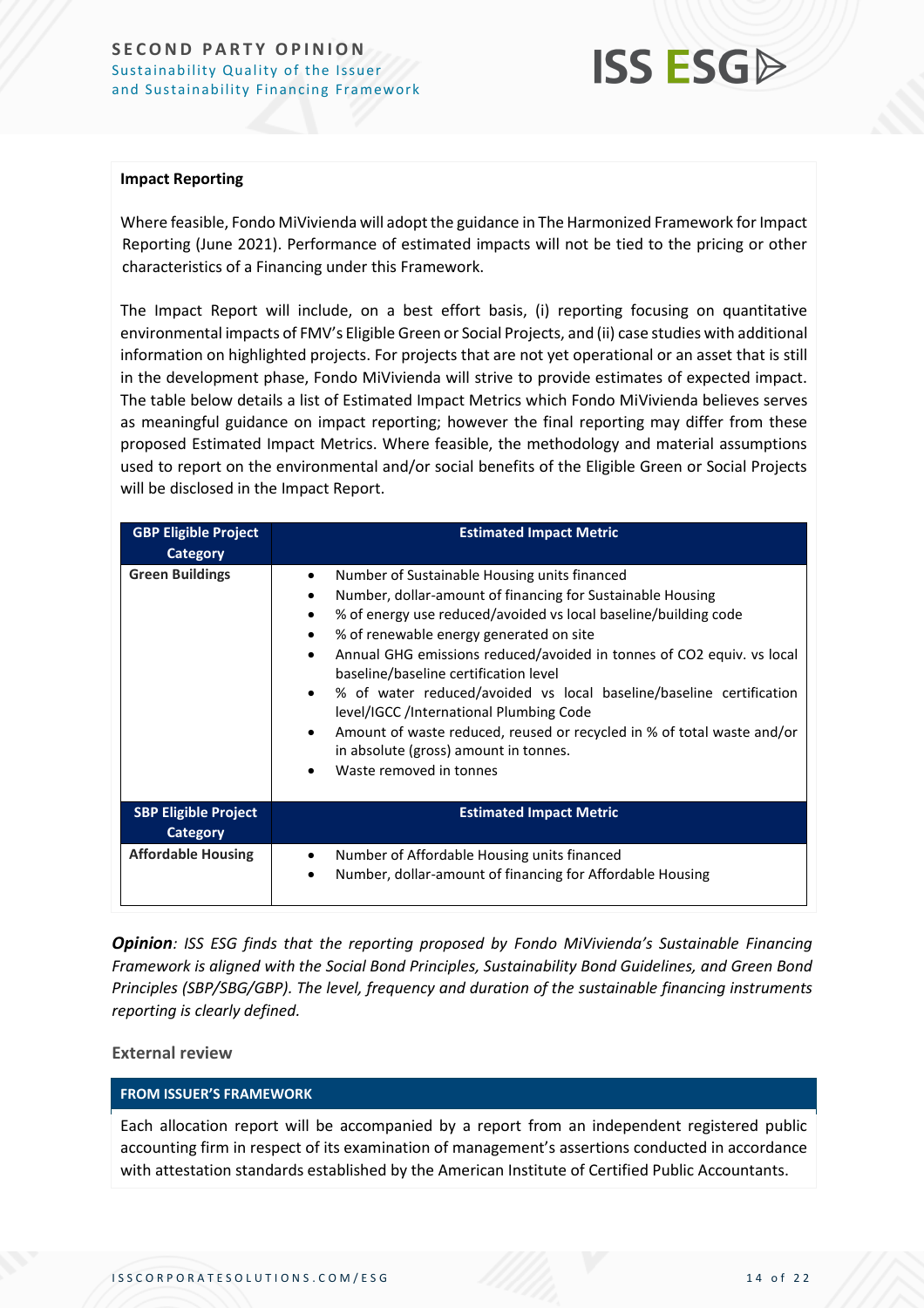### <span id="page-14-0"></span>**PART III: SUSTAINABILITY QUALITY OF THE ISSUANCE**

#### <span id="page-14-1"></span>A. CONTRIBUTION OF THE GREEN BONDS, SOCIAL BONDS, SUSTAINABILITY BONDS, AND OTHER SUSTAINABLE FINANCING INSTRUMENTS TO THE UN SDGs

Based on the assessment of the sustainability quality of the Green Bonds, Social Bonds, Sustainability Bonds, and other Sustainable Financing Instruments Selection Criteria and using a proprietary methodology, ISS ESG assessed the contribution of the Fondo MiVivienda's Green Bonds, Social Bonds, Sustainability Bonds, and other Sustainable Financing Instruments to the Sustainable Development Goals defined by the United Nations (UN SDGs).

This assessment is displayed on 5-point scale (see Annex 2 for methodology):

| <b>Significant</b> | <b>Limited</b>     | No                | Limited\            | <b>Significant</b>  |
|--------------------|--------------------|-------------------|---------------------|---------------------|
| <b>Obstruction</b> | <b>Obstruction</b> | <b>Net Impact</b> | <b>Contribution</b> | <b>Contribution</b> |

Each of the Green Bonds, Social Bonds, Sustainability Bonds, and other Sustainable Financing Instruments Use of Proceeds categories has been assessed for its contribution to, or obstruction of, the SDGs:

| <b>USE OF PROCEEDS</b>                                                                                                                                                                                                                                           | <b>CONTRIBUTION OR</b><br><b>OBSTRUCTION</b> | <b>SUSTAINABLE DEVELOPMENT</b><br><b>GOALS</b>              |  |
|------------------------------------------------------------------------------------------------------------------------------------------------------------------------------------------------------------------------------------------------------------------|----------------------------------------------|-------------------------------------------------------------|--|
| <b>Eligible Social Categories</b>                                                                                                                                                                                                                                |                                              |                                                             |  |
| <b>Affordable Housing (mortgage</b><br>and subsidies)<br>Target population: Individuals who<br>are considered to be underserved in<br>quality access to affordable housing<br>including first-time home owners in<br>low-and moderate-income areas <sup>9</sup>  | Limited contribution <sup>10</sup>           | <b>REDUCED<br/>INEQUALITIES</b><br>NO<br>Poverty            |  |
| <b>Eligible Green Categories</b>                                                                                                                                                                                                                                 |                                              |                                                             |  |
| <b>Green Housing (mortgage and</b><br>subsidies)<br>Financing and subsidies for the<br>purchase, construction, renovation,<br>or maintenance of certified<br>sustainable housing units through<br>the "MiVivienda Verde" and<br>"MiVivienda Sostenible" programs | Limited contribution <sup>10</sup>           | <sup>NO</sup><br>Poverty<br><b>REDUCED<br/>INEQUALITIES</b> |  |

<sup>9</sup> As defined by the World Bank's INEI institute in Peru ELL methodology. In 2020 geographical urban areas were grouped according to 5 ranges based on economic strata – SES (Upper, Upper Middle, Middle, Lower Middle and Low). Due to the values of the homes financed, borrowers generally will reside in geographic areas designated as Middle and Lower Middle (Moderate), and Low strata.

<sup>10</sup> This assessment differs from the ISS ESG SDG Solutions Assessment (SDGA) proprietary methodology designed to assess the impact of an issuer's product and service portfolio on the SDGs. It is worth noting that Fondo Mivivienda's eligible green projects are a subset of its total portfolio, which is entirely social in nature and based on the criteria described above. That is why a positive contribution to SDG 1 and 10 is also highlighted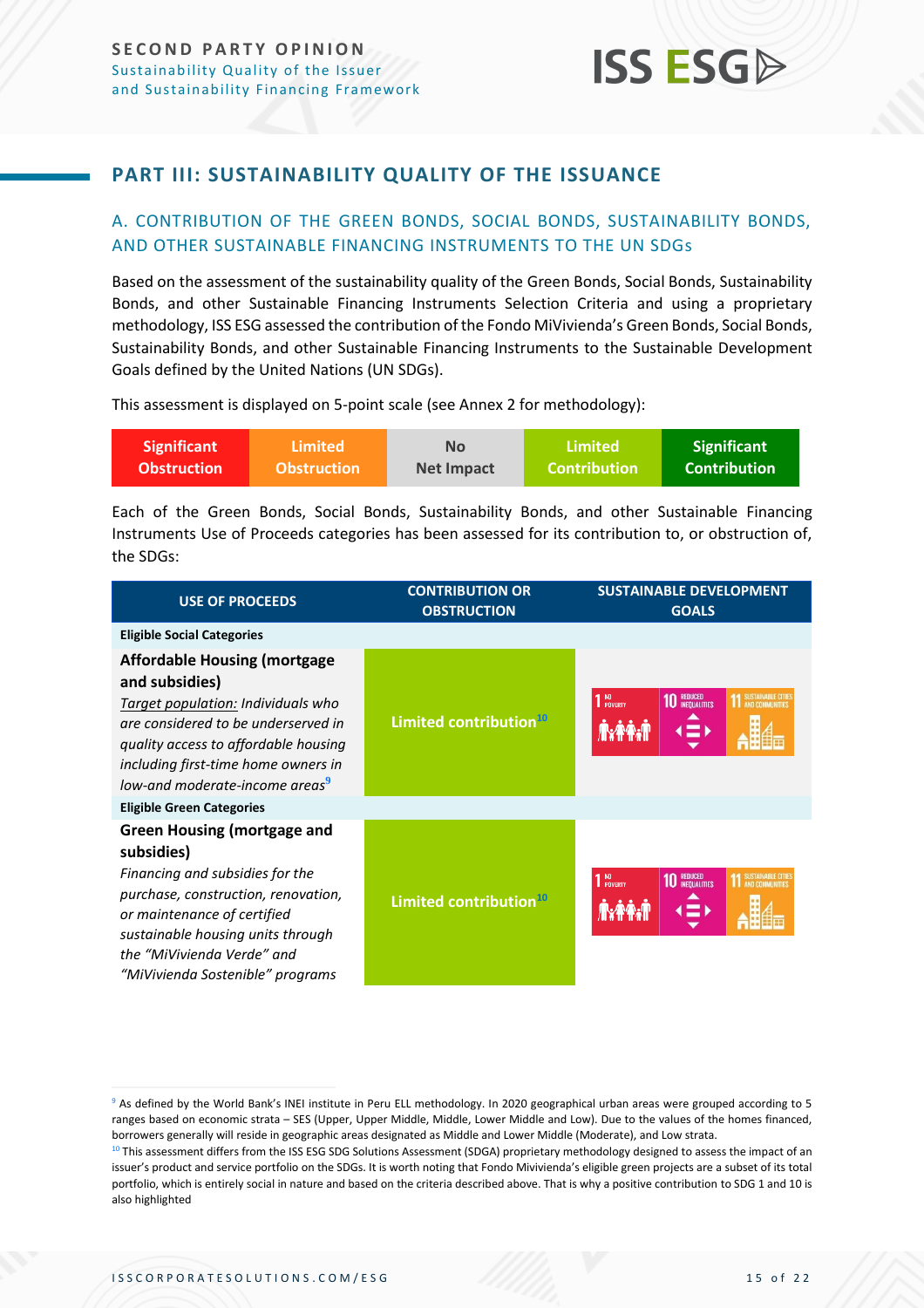

#### <span id="page-15-0"></span>B. MANAGEMENT OF ENVIRONMENTAL AND SOCIAL RISKS ASSOCIATED WITH THE SELECTION CRITERIA

**Key performance indicators (KPIs) covering all categories**

#### **ASSESSMENT AGAINST ISS ESG KPI**

**Responsible treatment of customers with debt repayment problems**

✓

**—**

Pre-emptive actions to prevent client debt repayment problems: FMV has measures in place ensuring pre-emptive actions to prevent client debt repayment problems. FMV's Credit Regulations of the New Mivivienda Credit sets a limit for the sub-borrower's total credit fee to net income ratio.

Selling of contractually serviced loans: FMV does not have measures in place ensuring that creditor excludes the selling of contractually serviced loans since it falls within the intermediary banks' responsibilities. However, FMV has the Credit Regulation of the New MiVivienda Credit $11$  that states that they must respect the original conditions and/or characteristics of the sub-loans received under the framework of the Product Operating Regulations in force on the date of sub-loan disbursement.

Sustainable solutions offered to customers with debt repayment problems: FMV has policies in place ensuring sustainable solutions for customers with debt repayment problems. The "Reglamento de Refinanciamiento y Reprogramación de Deuda para los Productos MiVivienda"<sup>12</sup> includes the parameters and conditions that sub-borrowers must meet to reschedule or refinance MiVivienda credits.

#### **Energy efficiency**

 $\circ$ 

✓

FMV does not have measures in place ensuring that the assets financed are in the top 15% of energy efficiency of the national or regional building stock. However, FMV adheres to the Supreme Decree DS 015-2015 Technical Code of sustainable construction and the Supreme Decree No. 014-2021-HOUSING New Technical Code for sustainable construction. Additionally, the energy efficiency focus for FMV sustainable social housing projects is related to lighting and water heating efficiency. Although greater sustainability strategies are required in FMV procedures such us solar energy generation systems and other energy efficient equipment.

<sup>11</sup> FMV, 2021, Reglamento de Credito del Nuevo Credito MiVivienda,

[https://www.mivivienda.com.pe/PORTALCMS/archivos/documentos/8585850689135356449.P](https://www.mivivienda.com.pe/PORTALCMS/archivos/documentos/8585850689135356449.PDF)DF Credit Regulation of the New MiVivienda Credit

<sup>&</sup>lt;sup>12</sup> FMV, 2020, Reglamento de Refinanciamiento y Reprogramación de Deuda para los Productos MiVivienda, <http://www.mivivienda.com.pe/PORTALCMS/archivos/documentos/8586020316893852375.PDF>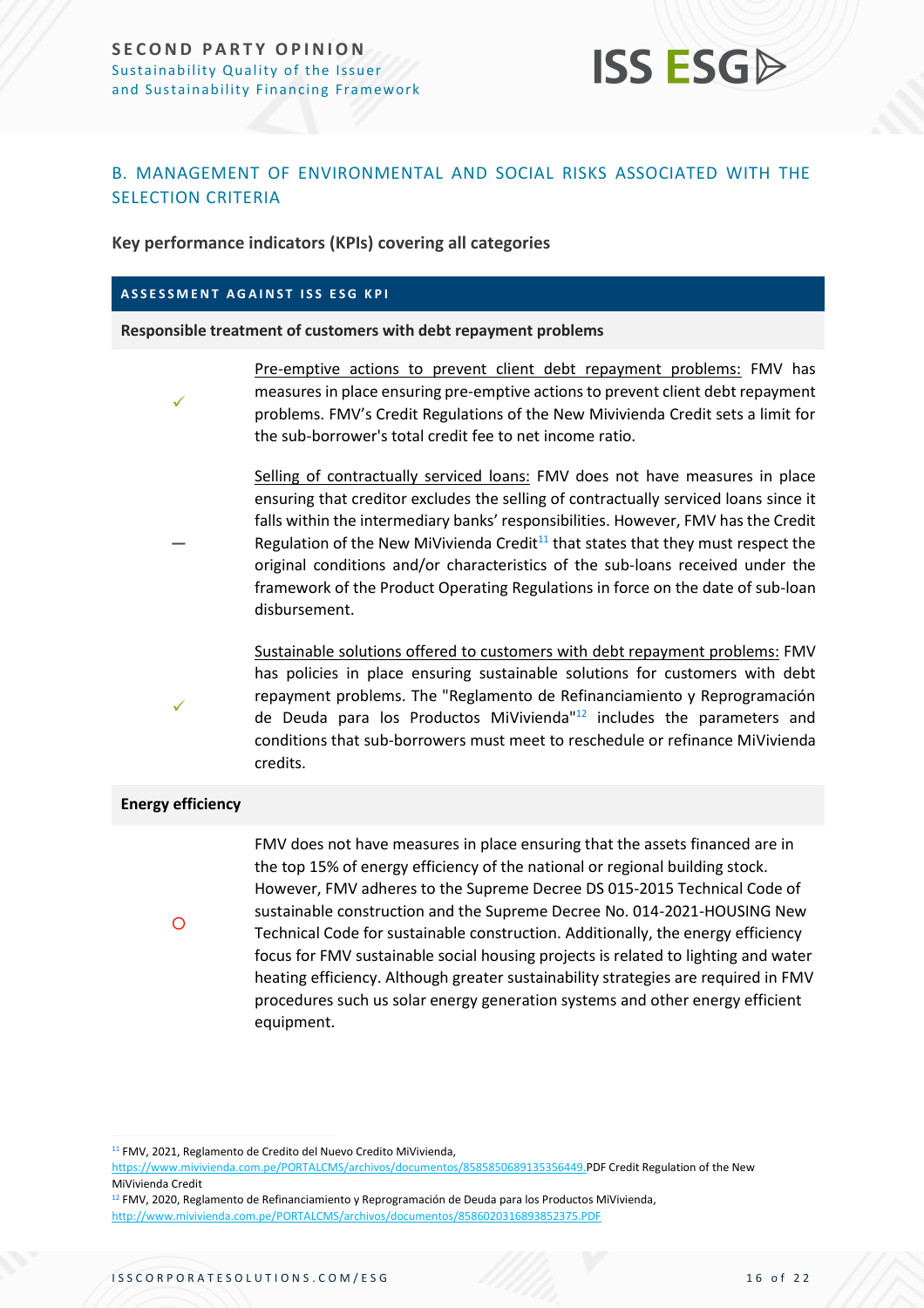#### **SECOND PARTY OPINION** Sustainability Quality of the Issuer and Sustainability Financing Framework



#### **Inclusion**

✓

**—**

FMV has policies in place ensuring inclusion and non-discriminatory access. FMV has a Social Responsibility Policy which covers gender equity, and prohibits discrimination based on gender, sex, age, disability, and other factors. Additionally, the policy highlights the development of products and services that are adapted to the needs of the target clients which are based on expanding housing access to low-income families.

#### **Responsible sales practices<sup>13</sup>**

Responsible sales practices falls under the purview of the IFIs supervised by Superintendencia de Banca, Seguros y AFP del Peru (SBS). The protection of the final consumer is a task that corresponds to the SBS, which is the regulator of the financial and insurance system. The SBS oversee approving the contracting clauses, commissions that can be charged, etc.

#### **Responsible marketing**

**—** Responsible marketing practices falls under the purview of the IFIs supervised by Superintendencia de Banca, Seguros y AFP del Peru (SBS). The protection of the final consumer is a task that corresponds to the SBS, which is the regulator of the financial and insurance system. The SBS oversee approving the contracting clauses, commissions that can be charged, etc.

#### **Construction standards**

**—**

**—**

- Labor, health, and safety standards: Peru has ratified 8 ILO core conventions. Additionally, FMV adheres to law Nº 29783, Law of Health and Safety in the Workplace, as well as an internal FMV policy for Health and Safety in the Workplace.
	- Sustainable procurement regarding building materials: FMV adheres to the Supreme Decree DS 015-2015 Technical Code of sustainable construction and the Supreme Decree No. 014-2021-HOUSING New Technical Code for sustainable construction. The National Sustainable Construction Code requires all established procedures in social housing projects to be certified by FMV to ensure the use of eco-materials (materials with international certification of low impact to the environment (such as ISO 14001, 14024 or 14064 and others). The Certification procedure of the "MiVivienda Sostenible Program" establishes the requirements of usage of eco-materials in social housing projects that intend to offer MiVivienda Verde mortgage loans.

#### **Water use minimization in buildings**

**—** FMV adheres to the Supreme Decree DS 015-2015 Technical Code of sustainable construction and the Supreme Decree No. 014-2021-HOUSING New Technical Code for sustainable construction. The National Sustainable Construction Code

 $13$  Starting from this KPI, the following KPIs are assessed neutrally as they represent indirect risk in the value chain.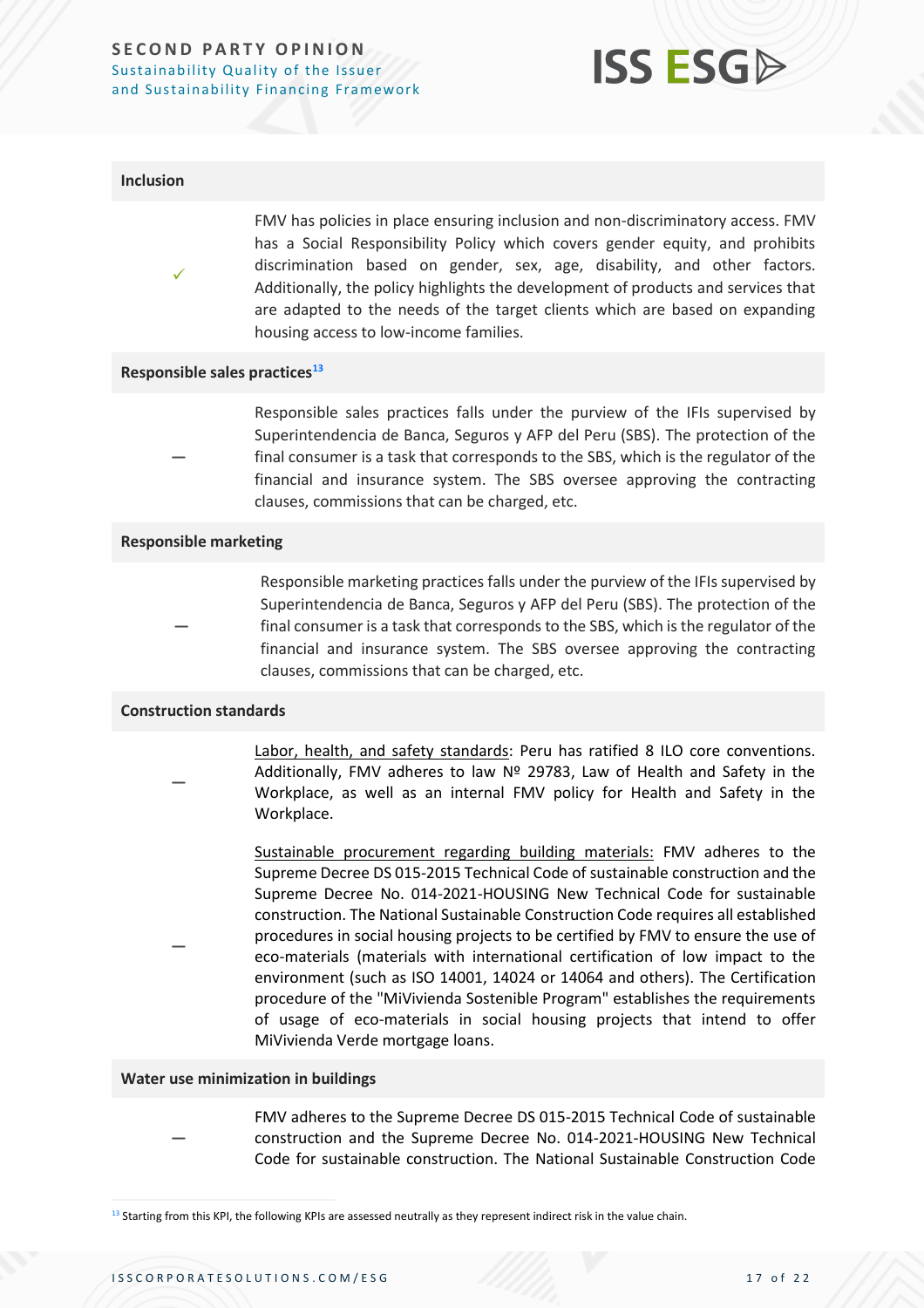

requires all established procedures in social housing projects to be certified by FMV to ensure water use minimization. The Certification procedure of the "MiVivienda Sostenible Program" establishes the requirements of water minimization in social housing projects that intend to offer MiVivienda Verde mortgage loans. FMV also has internal Project Certification Procedures for MiVivienda Verde of the MiVivienda S.A. Fund. Additionally, the Supreme Decree 003-2010 MINAM, is used when a wastewater treatment plant is to be built. This standard indicates the maximum permissible limits to discharge to receiving bodies Supreme Decree 015-2015 MINAM, is used for grey water treatment plants and water reuse for water irrigation of green areas.

#### **Site selection**

**—**

All FMV projects must be located in urban areas. In the Lima metropolitan area, they must be 50 Km from Lima's city center, and in other locations it must be 30 km from the center of the city to ensure access to public transportation. The site selection standards are part of the Project Certification Procedures of the Sustainable MiVivienda Program of the MiVivienda S.A. Fund.

#### **Safety of building users**

**—** All social housing projects certified as sustainable by the "MiVivienda Sostenible" Program must comply with the National Building Regulation Norm A.130 Requirements for Safety, in order to ensure safety of building users.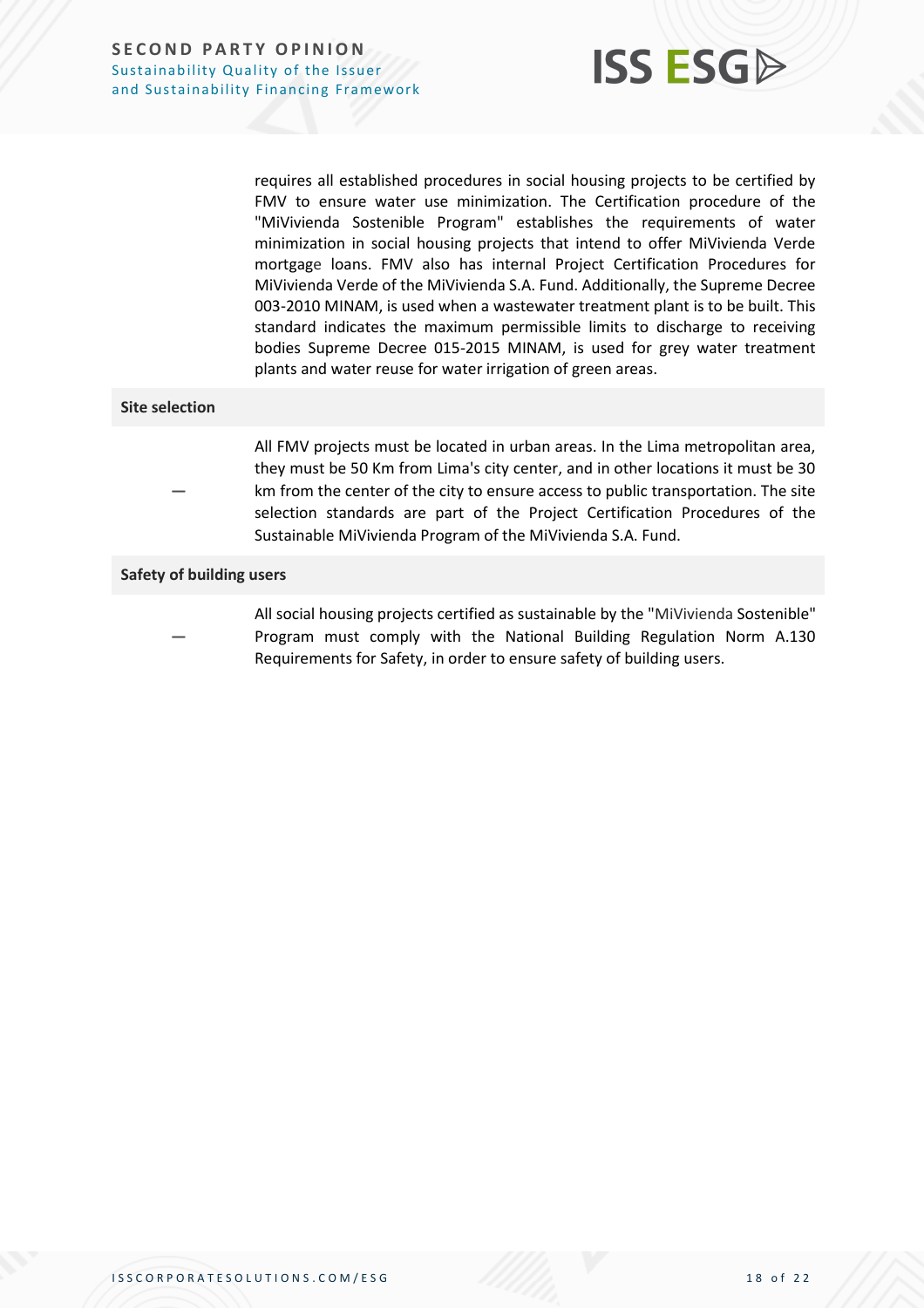

#### DISCLAIMER

- 1. Validity of the SPO: As long as there is no material change to the Framework
- 2. ISS ESG uses a scientifically based rating concept to analyse and evaluate the environmental and social performance of companies and countries. In doing so, we adhere to standardized procedures to ensure consistent quality of responsibility research worldwide. In addition, we provide Second Party Opinion (SPO) on bonds based on data provided by the issuer.
- 3. We would, however, point out that we do not warrant that the information presented in this SPO is complete, accurate or up to date. Any liability on the part of ISS ESG in connection with the use of these SPO, the information provided in them, and the use thereof shall be excluded. In particular, we point out that the verification of the asset pool is based on random samples and documents submitted by the issuer.
- 4. All statements of opinion and value judgments given by us do not in any way constitute purchase or investment recommendations. In particular, the SPO is no assessment of the economic profitability and creditworthiness of a bond but refers exclusively to the social and environmental criteria mentioned above.
- 5. We would point out that this SPO, certain images, text, and graphics contained therein, and the layout and company logo of ISS ESG and ISS-ESG are the property of ISS and are protected under copyright and trademark law. Any use of such ISS property shall require the express prior written consent of ISS. Use shall be deemed to refer in particular to the copying or duplication of the SPO wholly or in part, the distribution of the SPO, either free of charge or against payment, or the exploitation of this SPO in any other conceivable manner.

The issuer that is the subject of this report may have purchased self-assessment tools and publications from ISS Corporate Solutions, Inc. ("ICS"), a wholly-owned subsidiary of ISS, or ICS may have provided advisory or analytical services to the issuer. No employee of ICS played a role in the preparation of this report. If you are an ISS institutional client, you may inquire about any issuer's use of products and services from ICS by emailin[g disclosure@issgovernance.com.](mailto:disclosure@issgovernance.com)

This report has not been submitted to, nor received approval from, the United States Securities and Exchange Commission or any other regulatory body. While ISS exercised due care in compiling this report, it makes no warranty, express or implied, regarding the accuracy, completeness or usefulness of this information and assumes no liability with respect to the consequences of relying on this information for investment or other purposes. In particular, the research and scores provided are not intended to constitute an offer, solicitation or advice to buy or sell securities nor are they intended to solicit votes or proxies.

Deutsche Börse AG ("DB") owns an approximate 80% stake in ISS HoldCo Inc., the holding company which wholly owns ISS. The remainder of ISS HoldCo Inc. is held by a combination of Genstar Capital ("Genstar") and ISS management. ISS has formally adopted policies on non-interference and potential conflicts of interest related to DB, Genstar, and the board of directors of ISS HoldCo Inc. These policies are intended to establish appropriate standards and procedures to protect the integrity and independence of the research, recommendations, ratings and other analytical offerings produced by ISS and to safeguard the reputations of ISS and its owners. Further information regarding these policies are available a[t https://www.issgovernance.com/compliance/due-diligence-materials.](https://www.issgovernance.com/compliance/due-diligence-materials)

© 2022 | Institutional Shareholder Services and/or its affiliates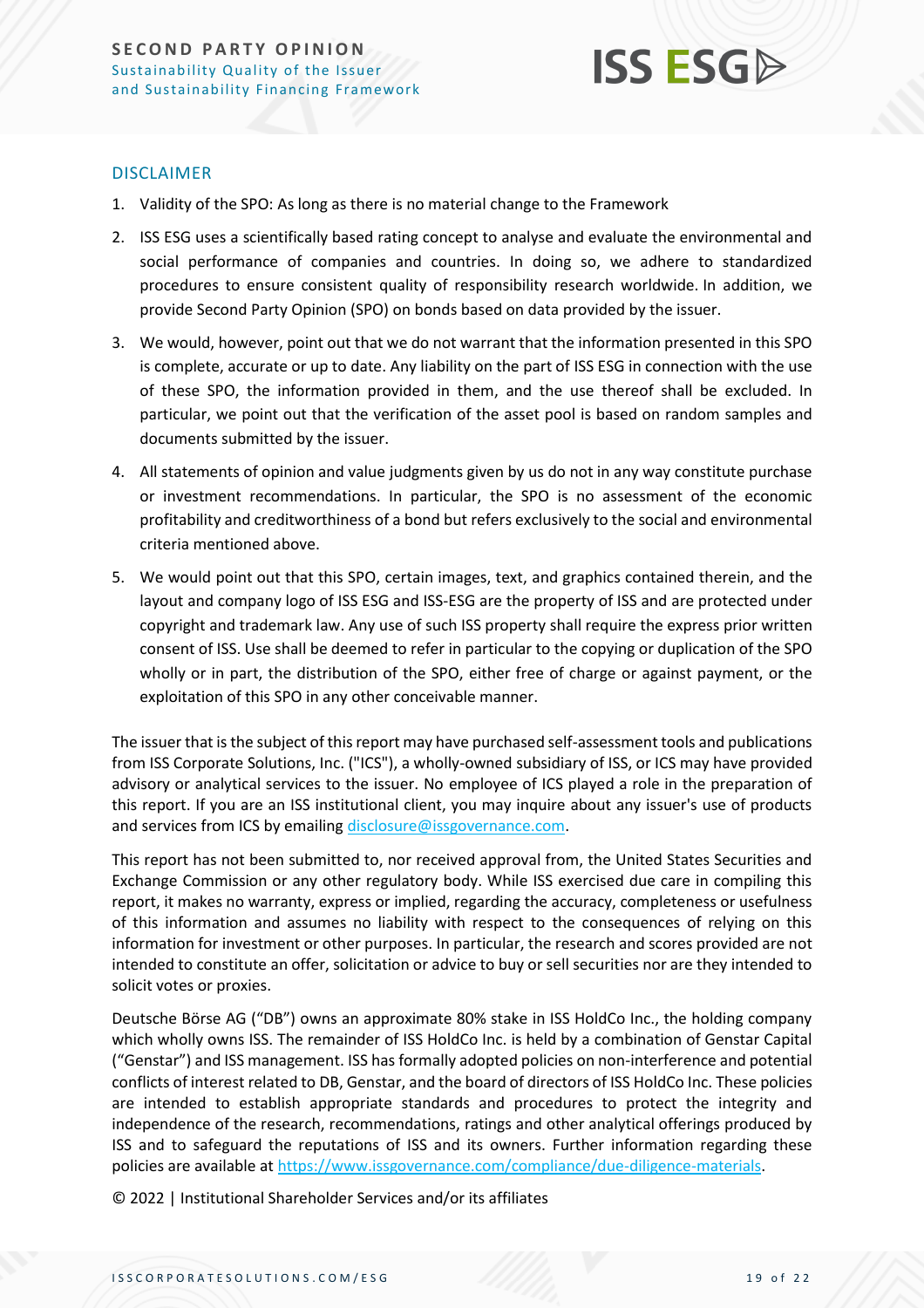## **ISS ESG**

## <span id="page-19-0"></span>ANNEX 1: Methodology

#### ISS ESG Green and Social KPIs

The ISS ESG Green Bond and Social Bond KPIs serve as a structure for evaluating the sustainability quality – i.e. the social and environmental added value – of the use of proceeds of Fondo MiVivienda's Green Bonds, Social Bonds, Sustainability Bonds, and other Sustainable Financing Instruments.

It comprises firstly the definition of the use of proceeds category offering added social and/or environmental value, and secondly the specific sustainability criteria by means of which this added value and therefore the sustainability performance of the assets can be clearly identified and described.

The sustainability criteria are complemented by specific indicators, which enable quantitative measurement of the sustainability performance of the assets and which can also be used for reporting. If a majority of assets fulfill the requirement of an indicator, this indicator is then assessed positively. Those indicators may be tailor-made to capture the context-specific environmental and social risks.

#### Environmental and social risks assessment methodology

ISS ESG evaluates whether the assets included in the asset pool match the eligible project category and criteria listed in the Green Bond and Social Bond KPIs.

All percentages refer to the amount of assets within one category (e.g. wind power). Additionally, the assessment "no or limited information is available" either indicates that no information was made available to ISS ESG or that the information provided did not fulfil the requirements of the ISS ESG Green Bond and Social Bond KPIs.

The evaluation was carried out using information and documents provided to ISS ESG on a confidential basis by Fondo MiVivienda (e.g. Due Diligence Reports). Further, national legislation and standards, depending on the asset location, were drawn on to complement the information provided by the issuer.

#### Assessment of the contribution and association to the SDG

The 17 Sustainable Development Goals (SDGs) were endorsed in September 2015 by the United Nations and provide a benchmark for key opportunities and challenges toward a more sustainable future. Using a proprietary method, ISS ESG identifies the extent to which Fondo MiVivienda's Green Bonds, Social Bonds, Sustainability Bonds, and other Sustainable Financing Instruments contributes to related SDGs.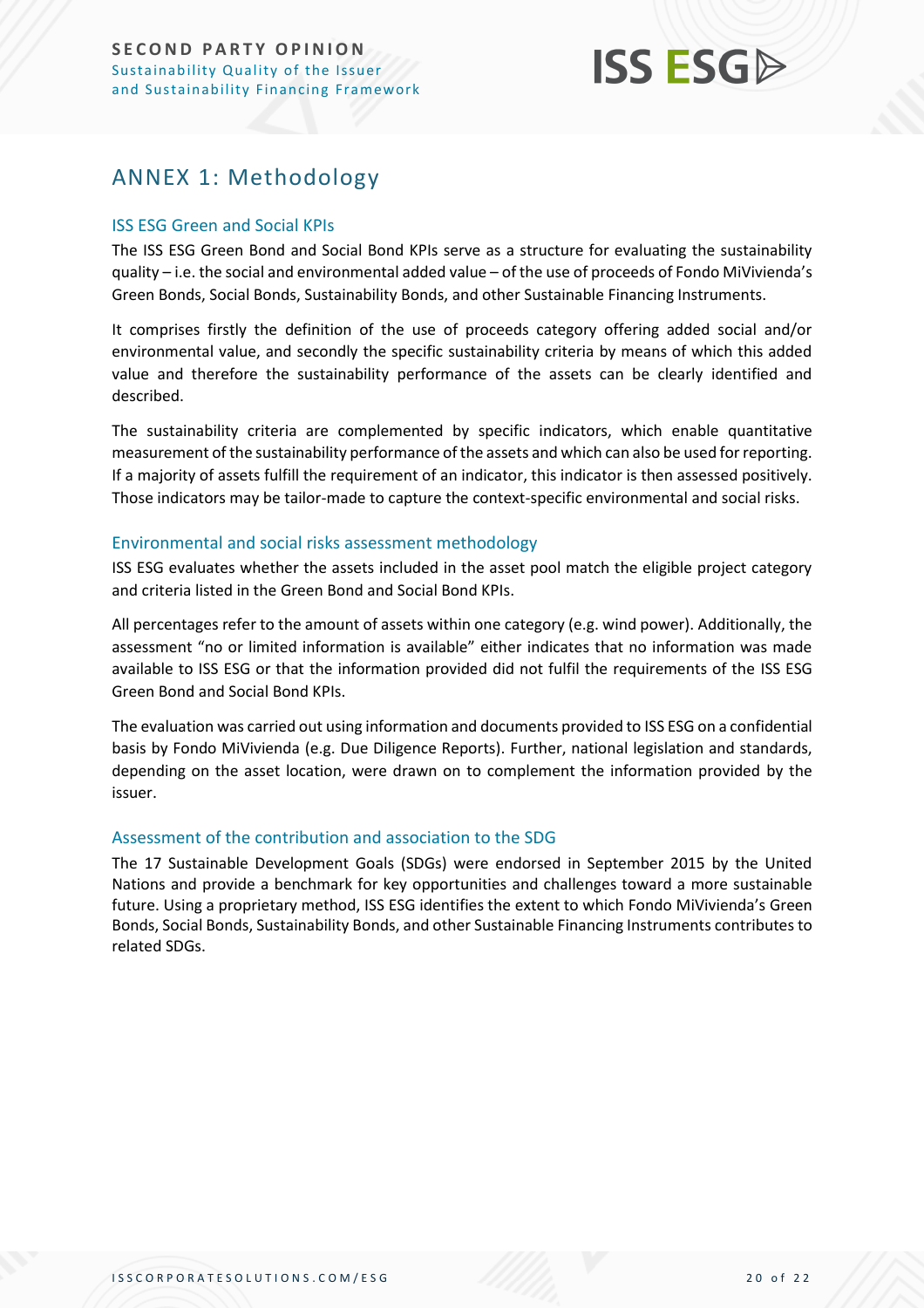

## <span id="page-20-0"></span>ANNEX 2: Quality management processes

#### **SCOPE**

Fondo MiVivienda commissioned ISS ESG to compile a Green Bonds, Social Bonds, Sustainability Bonds, and other Sustainable Financing Instruments SPO. The Second Party Opinion process includes verifying whether the Sustainable Financing Framework aligns with the ICMA's Social Bond Principles, Sustainability Bond Guidelines, and Green Bond Principles (SBP/SBG/GBP) and to assess the sustainability credentials of its Green Bonds, Social Bonds, Sustainability Bonds, and other Sustainable Financing Instruments, as well as the issuer's sustainability strategy.

#### **CRITERIA**

Relevant Standards for this Second Party Opinion

- ICMA's Social Bond Principles, Sustainability Bond Guidelines, and Green Bond Principles (SBP/SBG/GBP)
- ISS ESG Key Performance Indicators relevant for Use of Proceeds categories selected by the issuer

#### ISSUER'S RESPONSIBILITY

Fondo MiVivienda's responsibility was to provide information and documentation on:

- o Framework
- o Eligibility criteria
- o Documentation of ESG risks management at the framework level

#### ISS ESG's VERIFICATION PROCESS

ISS ESG is one of the world's leading independent environmental, social and governance (ESG) research, analysis and rating houses. The company has been actively involved in the sustainable capital markets for over 25 years. Since 2014, ISS ESG has built up a reputation as a highly-reputed thought leader in the green and social bond market and has become one of the first CBI approved verifiers.

ISS ESG has conducted this independent Second Party Opinion of the Green Bonds, Social Bonds, Sustainability Bonds, and other Sustainable Financing Instruments to be issued by Fondo MiVivienda based on ISS ESG methodology and in line with the ICMA ICMA's Social Bond Principles, Sustainability Bond Guidelines, and Green Bond Principles (SBP/SBG/GBP).

The engagement with Fondo MiVivienda took place in March 2022.

#### ISS ESG's BUSINESS PRACTICES

ISS has conducted this verification in strict compliance with the ISS Code of Ethics, which lays out detailed requirements in integrity, transparency, professional competence and due care, professional behaviour and objectivity for the ISS business and team members. It is designed to ensure that the verification is conducted independently and without any conflicts of interest with other parts of the ISS Group.